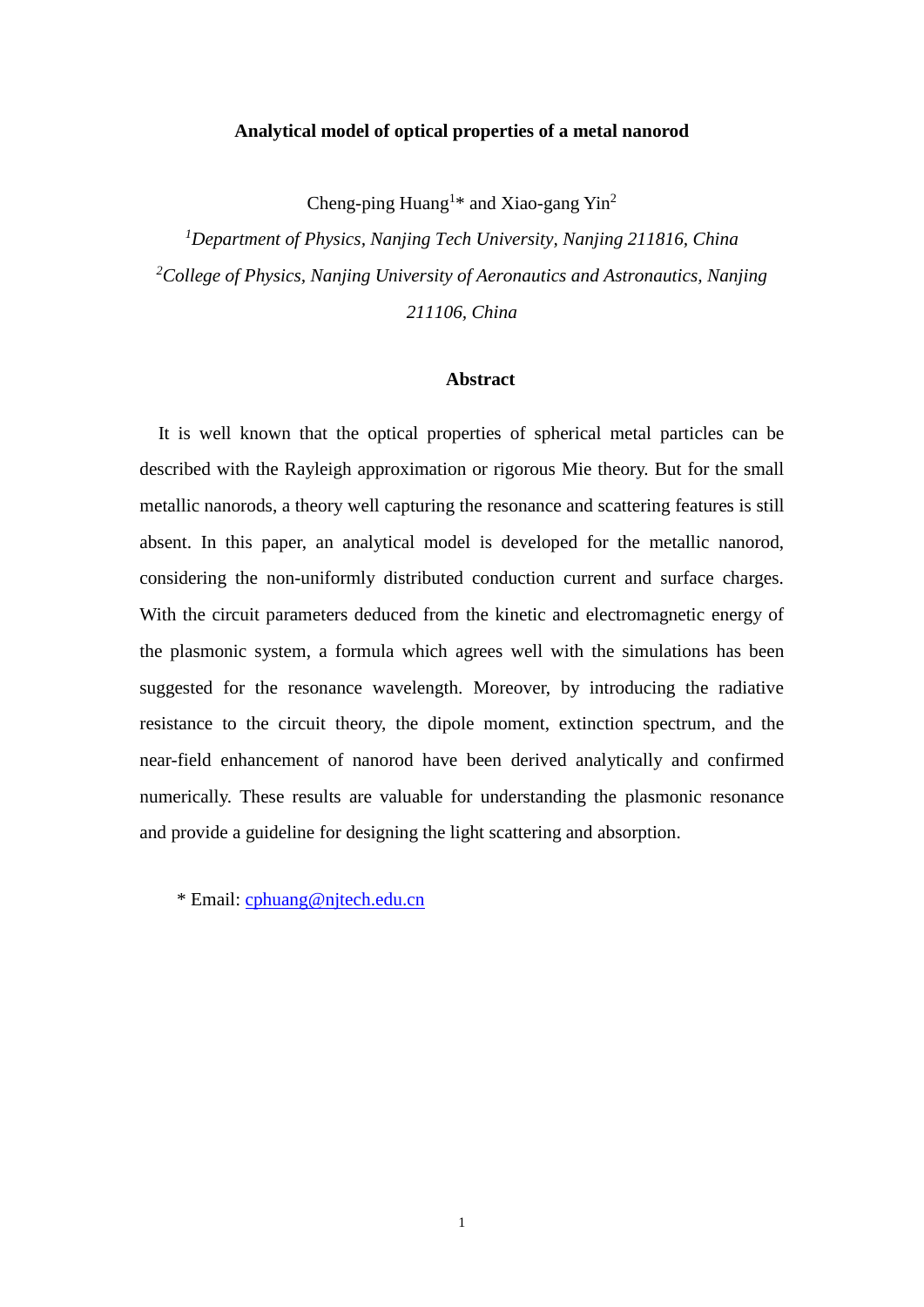# **I. Introduction**

The photons and electrons, which are of different nature, may be coupled to generate the quasi-particles, i.e., the plasmon polaritons. For a flat metal surface, surface-plasmon polariton can be excited, propagating along the surface with subwavelength mode sizes. This surface mode plays an important role in the plasmonic waveguiding and light transmission through perforated metal films [1, 2]. On the other hand, the small metal particles, such as the nanospheres and nanorods etc., can support the localized surface-plasmon (LSP) resonance. The LSP resonance gives rise to strong field enhancement near the particle and enhanced scattering and absorption of incident light. The localized excitation has a number of potential applications, such as the plasmonic sensing [3], enhancement of Raman signal and harmonic generation [4, 5], photo-thermal therapy [6], and information storage [7], etc. Moreover, by using arrays of metal particles, various optical devices such as the plasmonic waveguides [8, 9], directional optical antennas [10], ultrathin metasurfaces [11-13], and plasmonic crystals [14-16] can be constructed.

Besides the experimental progress achieved so far, the theoretical studies are especially important for understanding the resonance effect and designing the particlebased devices. As is well known, for the spherical metal particles, the resonance effect can be uncovered with the Rayleigh approximation or Mie scattering theory [17]. Compared with the metal spheres, the plasmonic resonance of nanorods is strongly dependent on the aspect ratio [18], providing an efficient way to tune the resonance and thus attracting much more interest. But, up to now, a theory well capturing the resonance and scattering features of a metallic nanorod is still absent. By modeling the nanorod as elongated ellipsoid, empirical formulas with fitting parameters have been suggested to describe the resonance wavelength or scattering intensity [19-21]. However, the numerical simulations demonstrated that the plasmonic resonance features of the nanorod differ significantly from the ellipsoid [22]. Starting from the waveguide theory, Novotny has derived successfully the effective wavelength of an optical antenna consisting of a single metallic nanorod [23]. Nonetheless, the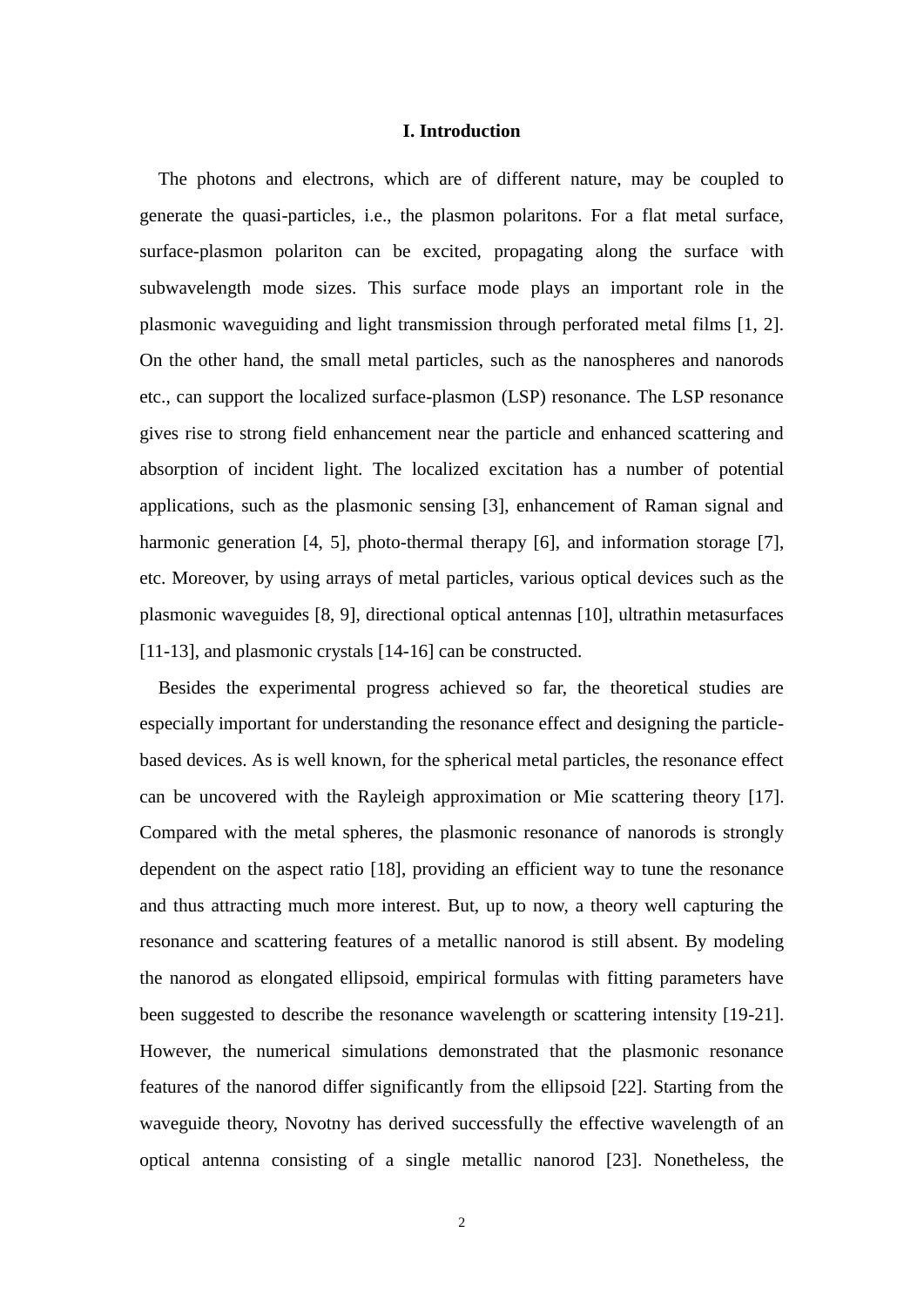complicated format makes it difficult to arrive at a direct and accurate expression for the resonance wavelength, especially when the rod radius is not too small. Moreover, the scattering and absorption features of the nanorod have not been addressed by the waveguide theory. In contrast, the circuit theory was employed in 2009 by the present authors and coauthors to study the plasmonic resonance of the nanorod [24]. But some excessive approximations, such as the homogeneous current distribution along the nanorod, the fitting parameter in the capacitance [25] etc., have been used. More importantly, the width and magnitude of the extinction spectrum predicted by the theory do not agree with the numerical simulations.

 In this paper, an analytical model has been developed for the metallic nanorod, which well reproduces the plasmonic resonance wavelength, the scattering/absorption /extinction spectrum, and the near-field enhancement. The model is based on the circuit theory but the theoretical analysis highlights the energy aspect of the plasmonic system. In the theoretical treatment, non-uniform distributions of the conduction currents and surface charges have been considered and the radiative resistance of the nanorod has been introduced. These contribute to the good agreement between the theory and simulations and are helpful for uncovering the underlying physics. The paper is organized as follows. In Sec. II, the circuit parameters of the nanorod have been derived, considering the energy stored in the plasmonic system. An analytical formula for the resonance wavelength of the nanorod is obtained in Sec. III. The dependence of resonance wavelength on the geometrical and material parameters has been suggested and compared with the simulations. In Sec. IV, the dipole moment of the nanorod is deduced with the circuit equation, where the radiative resistance has been determined and employed. The resonance broadening associated with both the radiative resistance and Faraday inductance is revealed. The scattering, absorption, and extinction cross sections are given in Sec. V. The evolution of extinction spectrum with the parameters is discussed and a systematic comparison between the theory and simulations is made as well. The Sec. VI calculates the enhancement ratios of the electric and magnetic field in the near zone of nanorod. And a short summary is presented in Sec. VII.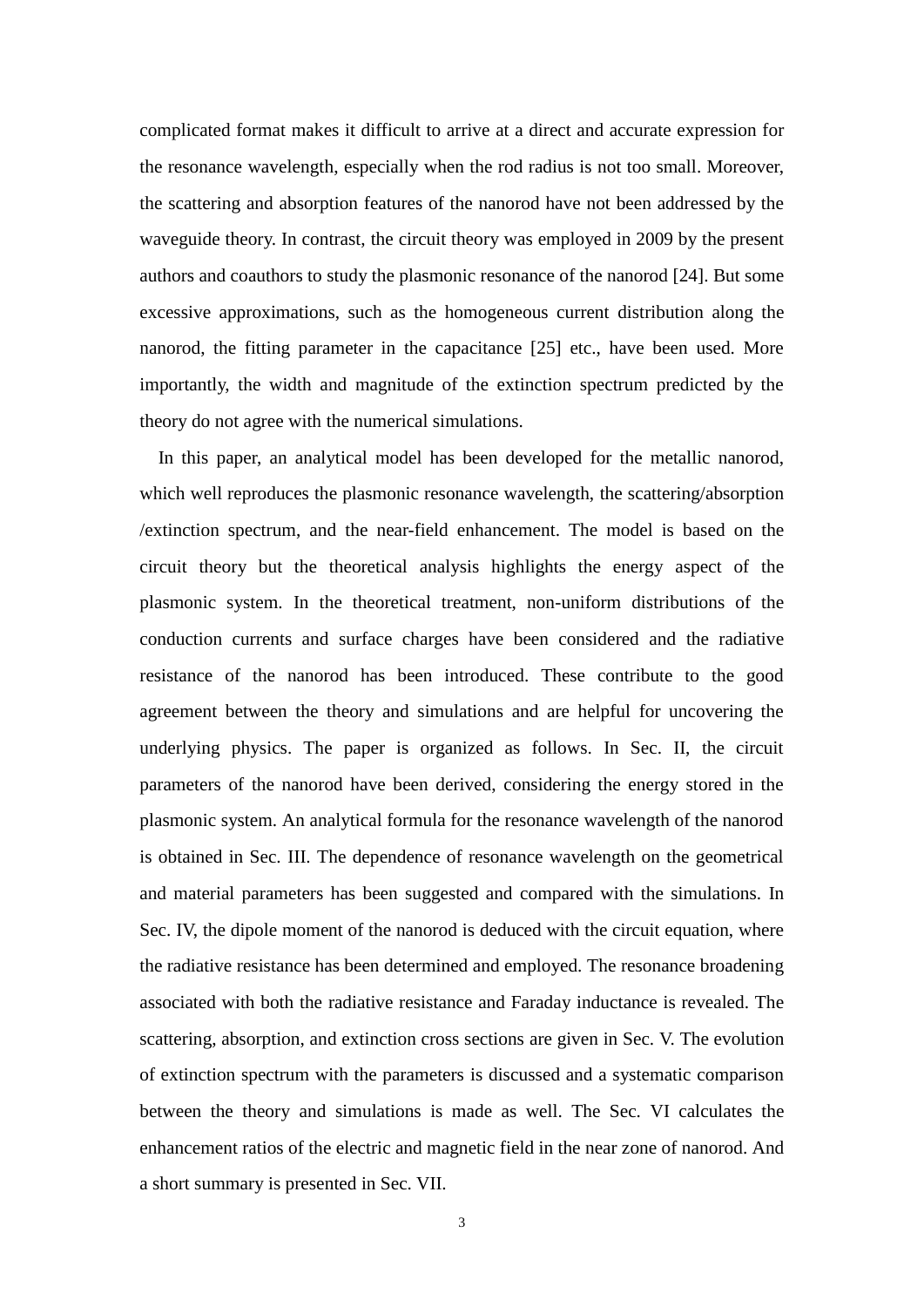### **II. Circuit parameters**

 The metallic nanorod considered here is schematically shown in Fig. 1, which has two semispherical ends [18, 19]. The radius of nanorod is  $r<sub>0</sub>$  and the total length is *l* (*l*> $\ge$ *r*<sub>0</sub>). The nanorod is embedded in a dielectric medium with the permittivity of  $\varepsilon$ <sub>d</sub>. The incident light propagates with the electric field along the axis of nanorod, exciting the longitudinal plasmonic resonance. We suppose that the radius of the nanorod is much larger than the Fermi wavelength but smaller than the skin depth of metal  $[\lambda_F(\sim 0.5 \text{ nm}) << r_0 \le \delta (\sim 20 \text{ nm})]$ , thus the quantum effect can be neglected and the fields in the cross section of the nanorod can be taken to be homogeneous.



*Fig. 1 (a) Schematic view of single metallic nanorod, which is embedded in a dielectric medium and excited by a longitudinal light electric field. (b, c) Amplitude distributions of magnetic field (b) and electric field (c) at the plasmonic resonance.*

 In the optical frequency range, the free electrons in the metallic nanorod play a dominant role and the effect of bounded electrons can be ignored. When the sizes of the metal particles are much smaller than the wavelength, the quasi-static approach may be applicable and the circuit parameters such as the inductance and capacitance can be used [26]. Under the action of longitudinal light electric field, the oscillating conduction current can be induced in the nanorod. Correspondingly, positive and negative charges are accumulated on the nanorod surface, i.e., the side and ends of the nanorod. Accompanying the oscillation of current and surface charges, there are kinetic energy of moving free electrons, electric-field energy of surface charges, and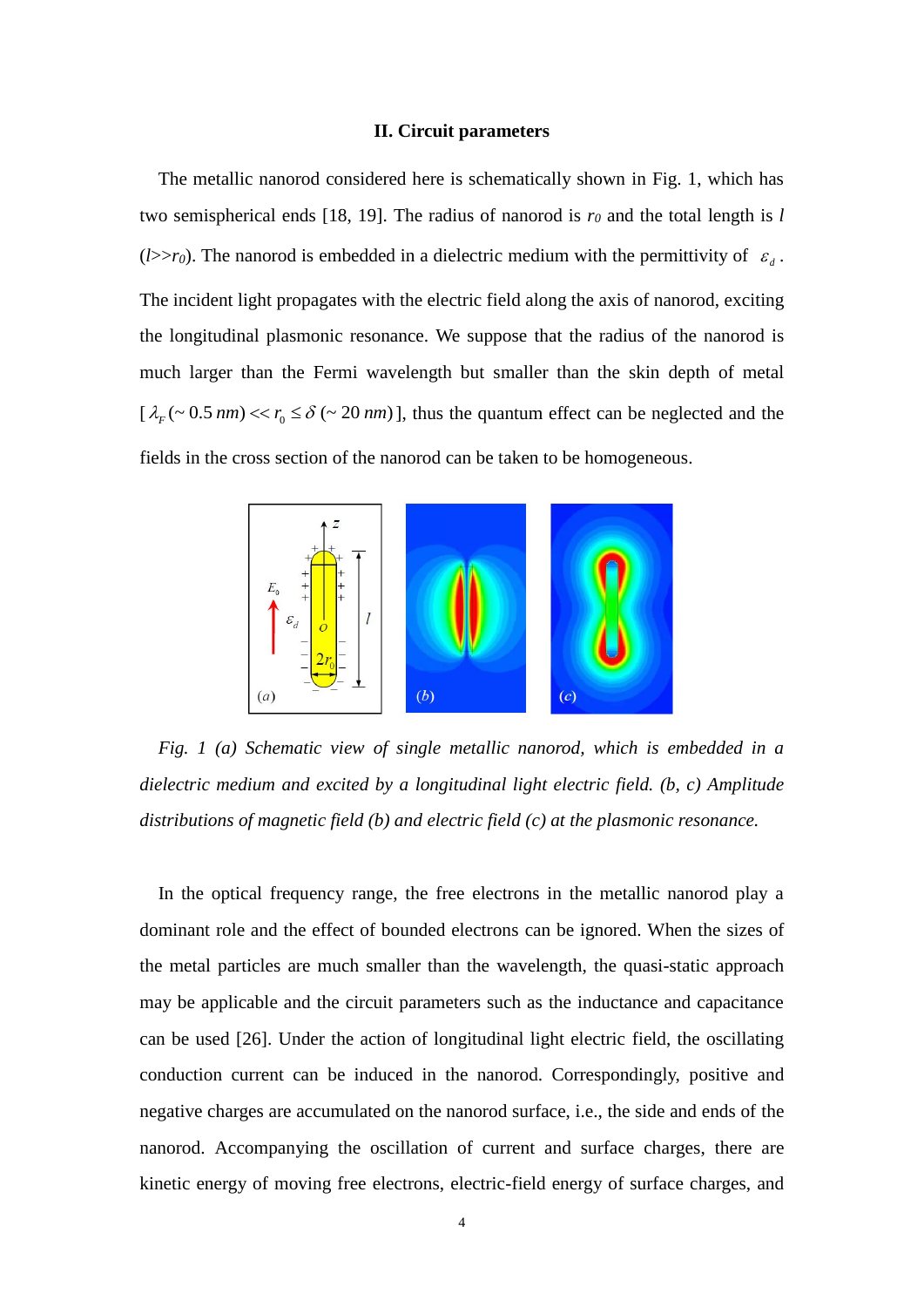magnetic-field energy of conduction current stored in the plasmonic system. Consequently, by calculating the kinetic and electromagnetic energy analytically, the circuit parameters of the nanorod may be determined [27].

 The numerical simulation showed that, for the fundamental plasmonic resonance, the conduction current along the nanorod is not uniformly distributed [27]. Instead, a standing-wave-like pattern is present for the conduction current, which is maximal at the center of nanorod and zero near the two ends. The complex conduction current density can be approximated by [23]

$$
J(z) = J_0 \cos(\pi z/l) e^{-i\omega t}, \qquad (1)
$$

where  $z \in [-l/2, l/2]$  and  $J_0$  is the magnitude of current density at the center of nanorod. Correspondingly, the surface density of free charges can be expressed as

$$
\rho(z) = i\rho_0 \sin(\pi z/l)e^{-i\omega t},\qquad (2)
$$

where  $\rho_0$  is the magnitude of surface charge density near the two ends. By using the law of charge conservation  $SdJ = -d(\rho 2\pi r_0 dz) / dt$  in the volume element  $dV = Sdz$  $(S = \pi r_0^2)$  $S = \pi r_0^2$  is the cross-sectional area of the nanorod), the relationship between the magnitude of surface charges and conduction current can be determined as

$$
J_0 = (2l/\pi r_0) \rho_0 \omega. \tag{3}
$$

With the Eq. (2), some useful results can be deduced. One result is that the total surface charges accumulated on the upper half part of the nanorod are

$$
Q = \rho(0.5l)2\pi r_0^2 + \int_0^{0.5l - r_0} \rho(z)2\pi r_0 dz
$$
  
=  $iQ_0e^{-i\omega t}$ . (4)

Here, the first and second term on the right-hand side of Eq. (4) represents the charges accumulated on the end and side of the nanorod, respectively;  $Q_0 = 2\rho_0 r_0 l$  is the magnitude of oscillating free charges on half a nanorod. We can deduce that the fraction of charges distributed on the semispherical end is  $R = \pi r_0 / l$ . For a nanorod with an aspect ratio of  $\kappa = l/2r_0 = 5$ , for example, about 31% surface charges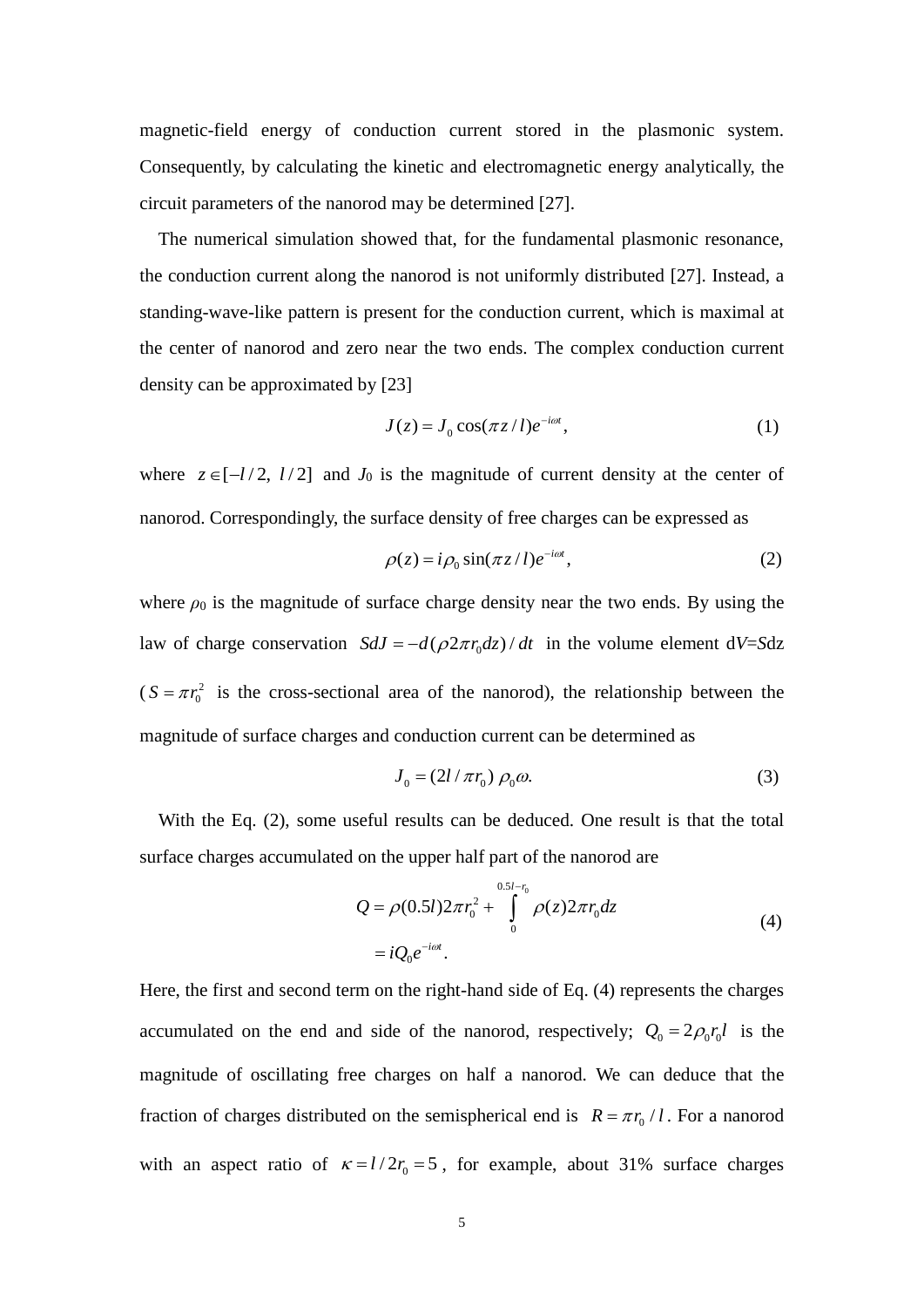distribute on the end and 69% charges on the side of nanorod. Another result is the dipole moment of the nanorod. For convenience, we treat all the positive (or negative) free charges as a point charge *Q* (or -*Q*) with the position locating at the center of charges  $z_0$  (or  $-z_0$ ). With the Eqs. (2) and (4), we obtain

$$
z_0 = \int z dq / Q = l / \pi. \tag{5}
$$

Then, the distance between the centers of positive and negative charges is  $\Delta z = 2l / \pi$ . Correspondingly, the dipole moment of the nanorod is

$$
p = (2/\pi)Ql. \tag{6}
$$

Based on the above results, the kinetic and electromagnetic energy of free charges or currents have been calculated and the circuit parameters have been derived. For the kinetic energy of free electrons, by setting  $U_K = (1/2)L_K I_m^2$  (where  $I_m = J_0 S \cos \omega t$ is the real and spatially maximal current at the center of nanorod), the kinetic inductance is obtained as (see Appendix A):

$$
L_K = \frac{\mu_0 l}{2\pi} \left(\frac{\delta}{r_0}\right)^2. \tag{7}
$$

Here,  $\delta$  is the skin depth of the metal. Thus, the kinetic inductance is dominated by the length and radius of the nanorod. Especially, it will play a critical role when the rod radius is comparable with or smaller than the skin depth of the metal. Due to the decrease of electron velocity near the ends of nanorod, the kinetic inductance is significantly reduced, which is just half the result of the uniform-current case [24].

 The conduction current will excite an enhanced magnetic field within and outside the nanorod, as shown in Fig. 1(b). By calculating the total magnetic-field energy approximately and setting  $U_M = (1/2)L_F I_m^2$ , the Faraday inductance of the nanorod can be obtained as (see Appendix B):

$$
L_F = \frac{\mu_0 l}{4\pi} (\ln 2\kappa + \frac{1}{4}).
$$
 (8)

Thus, the Faraday inductance is governed by the length *l* and aspect ratio κ of the nanorod. Similarly, compared with the case of uniform current distribution, the Faraday inductance is also reduced.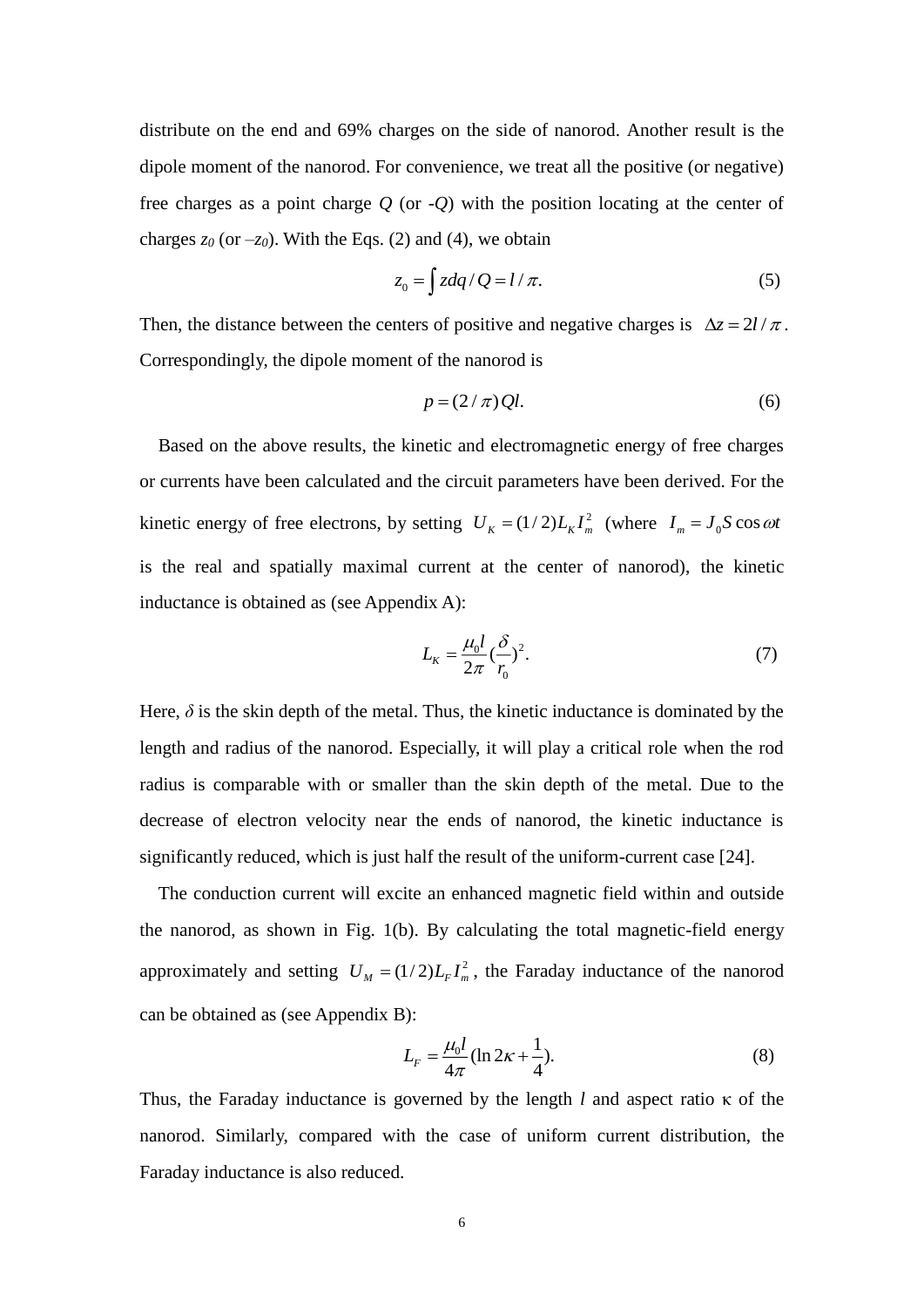Figure 1(c) shows that the accumulation of free charges on the surface of the nanorod can induce an enhanced electric field in the surrounding space. The electric energy includes not only the electric-field energy of the isolated positive and negative charges but also the interacting electric potential energy of them. By setting  $U_E = Q_m^2 / 2C$  (where  $Q_m = Q_0 \sin \omega t$ ), the capacitance of nanorod is determined as (see Appendix C):

$$
C = \frac{4\varepsilon_0 \varepsilon_d \kappa l}{(2\pi - \kappa) + \pi(\kappa - 2)\ln \kappa}.
$$
\n(9)

Thus, the capacitance of nanorod is dependent on the rod length *l*, aspect ratio κ, and the permittivity  $\varepsilon_d$  of the surrounding medium.

#### **III. Resonance wavelength**

# *3.1 Analytical formula of resonance wavelength*

 At the free resonance (the Ohmic loss and radiation loss of the nanorod are neglected), the total kinetic and electromagnetic energy of the system will be conserved. That is

$$
\frac{1}{2}L_K I_m^2 + \frac{1}{2}L_F I_m^2 + \frac{Q_m^2}{2C} = const.
$$
\n(10)

By calculating the derivative of the total energy versus time and noticing that  $I_m = dQ_m / dt$ , one obtains

$$
\frac{d^2}{dt^2}Q_m + \frac{1}{(L_K + L_F)C}Q_m = 0.
$$
\n(11)

Thus the plasmonic resonance frequency of the nanorod is

$$
\omega_0 = \frac{1}{\sqrt{(L_K + L_F)C}}.\tag{12}
$$

By substituting the kinetic inductance, Faraday inductance, and capacitance into the Eq. (12), the vacuum resonance wavelength can be derived as

$$
\lambda_0 = 4\kappa n_d \sqrt{\frac{2\delta^2 + (\ln 2\kappa + 1/4) r_0^2}{(2/\kappa - 1/\pi) + (1 - 2/\kappa) \ln \kappa}}.
$$
(13)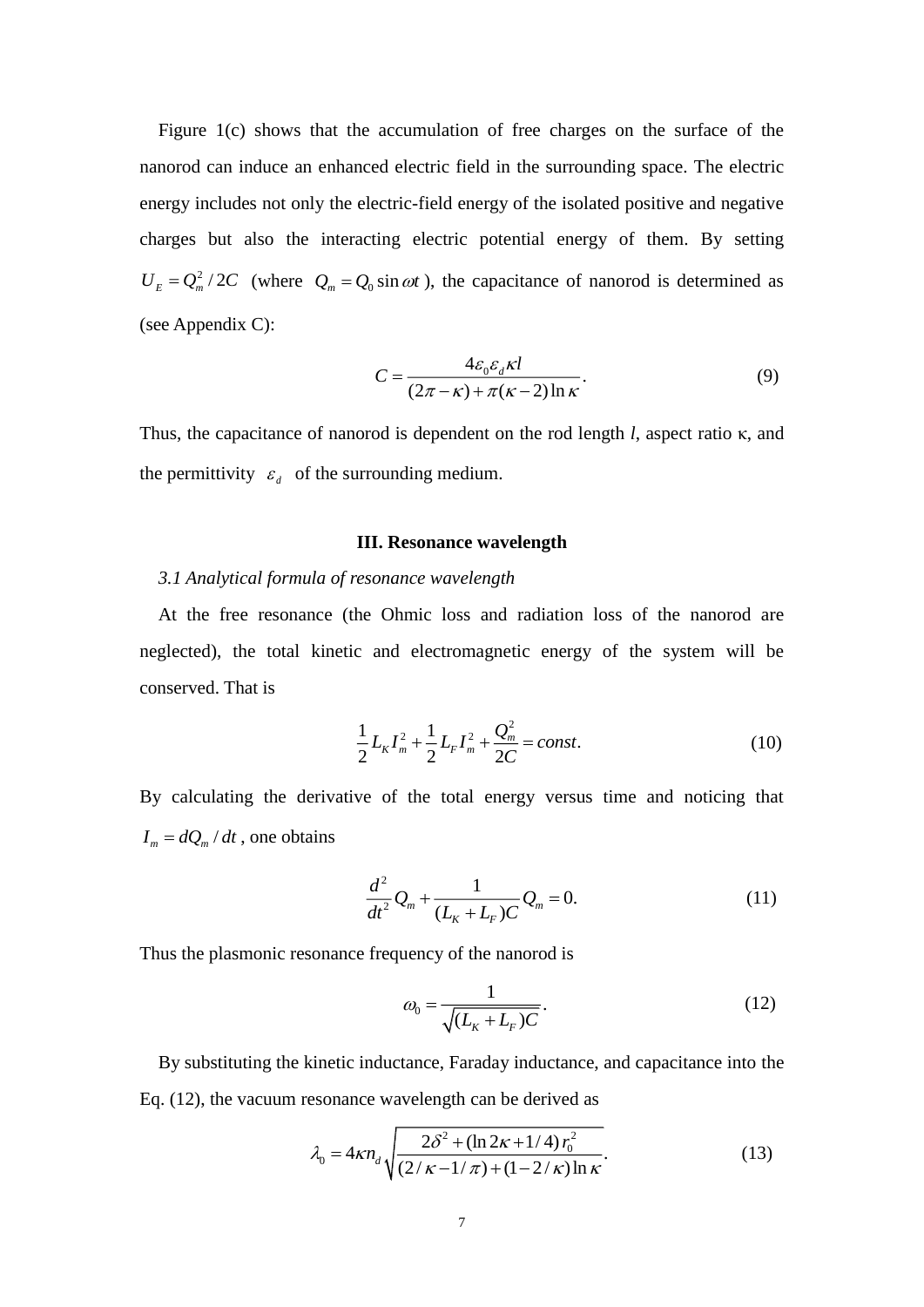Here,  $n_d$  is the refractive index of the surrounding medium. Thus, the resonance wavelength is determined by the material properties (the surrounding medium index  $n_d$  and the metal skin depth *δ*) and the geometrical parameters (the aspect ratio κ and the rod radius  $r_0$ ) of the nanorod. Especially, the resonance wavelength is proportional to the refractive index *nd*, which provides an efficient tuning method.

# *3.2 Dependence of resonance wavelength on the parameters*

 Based on the Eq. (13), the dependence of resonance wavelength on the aspect ratio, rod radius, and medium index has been calculated and the results are plotted with the lines in Figs. 2(a), 2(b) and 2(c), respectively. Moreover, to verify the validity of theory, numerical simulations based on the finite-difference time-domain (FDTD) method have been carried out [28]. In the simulation, the dispersion of metal is described with the Drude model  $\varepsilon_m = 1 - \omega_p^2 / \omega(\omega + i\gamma)$ , where the plasma frequency is  $\omega_p = 1.37 \times 10^{16}$  rad/s (corresponding to a skin depth  $\delta = 22$  *nm*) and the collision frequency of free electrons is  $\gamma = 5 \times 10^{13}$  Hz. The mesh size in the nanorod is set as 0.2-1.0 nm, depending on the sizes of the nanorod (a larger mesh size is used for the larger nanorod). With the numerical simulations, the extinction spectrum of the nanorod can be obtained (as shown in Sec. V) and the resonance wavelength extracted from the extinction spectra is mapped in Fig. 2 by the circles.

The resonance wavelength as a function of aspect ratio is shown in Fig.  $2(a)$ , where the nanorod is in vacuum and the rod radius is fixed as 10 nm. The resonance wavelength increases almost linearly with the aspect ratio κ. When κ varies from 5 to 15 (or *l*=100-300 nm), the resonance wavelength predicted by the Eq. (13) increases from 683 to 1490 nm, approaching the simulation values from 663 to 1544 nm (the largest deviation is 3.5% for  $\kappa$ =15). In Fig. 2(b), the resonance wavelength as a function of rod radius is shown, where the nanorod with a constant aspect ratio  $\kappa=8$  is put in vacuum. One can see that the resonance wavelength grows obviously and nonlinearly with the rod radius. When  $r_0$  varies from 5 to 20 nm, the resonance wavelength increases from 846 to 1221 nm analytically and from 879 to 1168 nm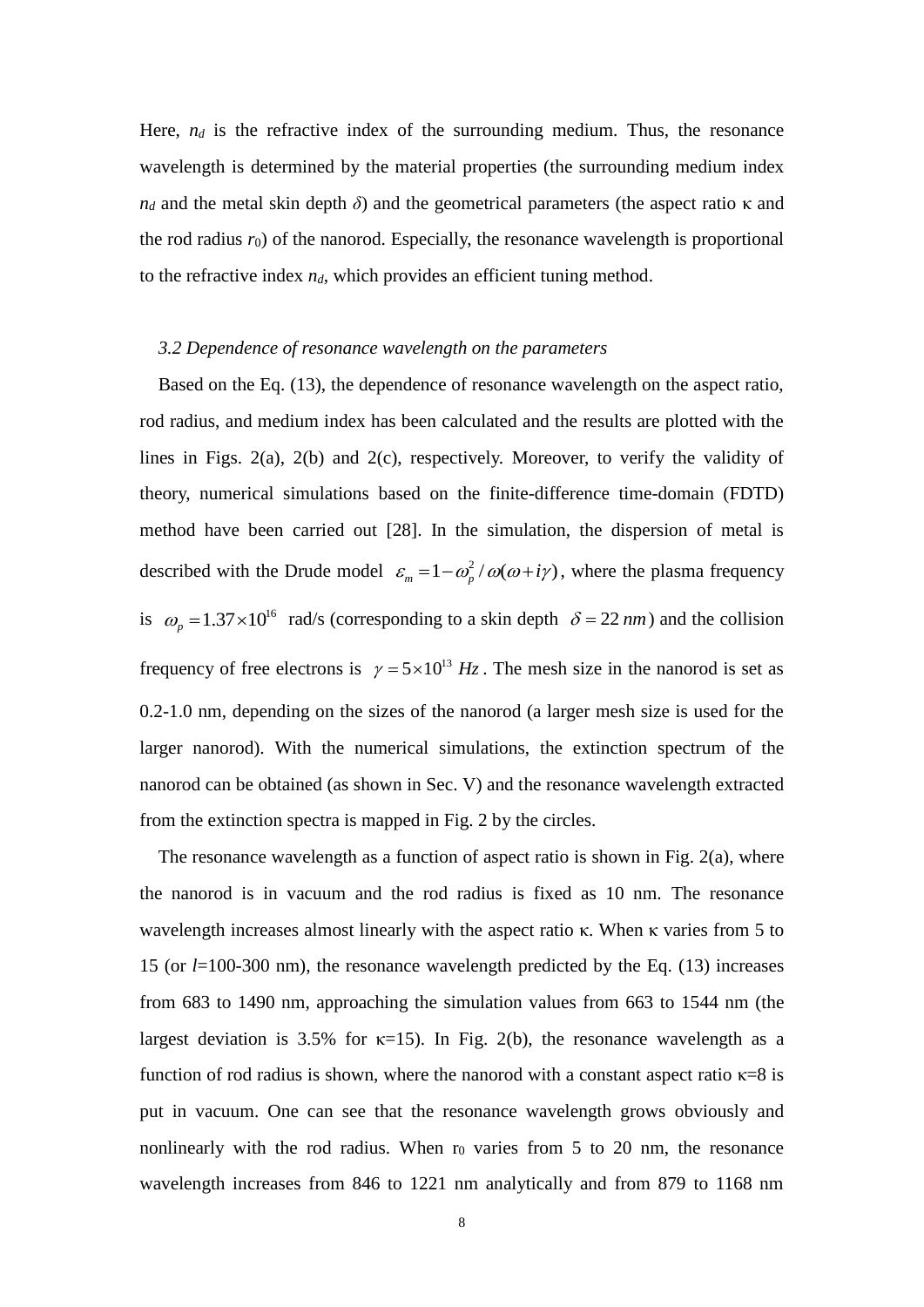numerically (the maximal deviation is 4.5% for  $r_0=20$  nm). Thus the aspect ratio alone cannot determine the plasmonic resonance wavelength [22]. This is associated with the Faraday inductance [according to the Eq. (12), the resonance wavelength will be independent of the rod radius if  $L_F$  is neglected]. In addition, we fix the sizes of nanorod ( $\kappa=8$  and  $r_0=10$  nm) and change the refractive index of the surrounding medium. The resonance wavelength as a function of medium index is present in Fig. 2(c). When  $n_d$  changes from 1.0 to 2.0, the analytical resonance wavelength increases linearly from 934 to 1868 nm, which is in good accordance with the simulation results (from 942 to 1894 nm; the largest deviation between them is 1.8%). The strong dependence of resonance wavelength on the surrounding medium index is valuable for the sensing applications [3].



*Fig. 2 Resonance wavelength of the nanorod as a function of (a) aspect ratio (r<sub>0</sub>=10 nm, n<sub>d</sub>*=1), (b) the rod radius ( $\kappa$ =8, n<sub>d</sub>=1), and (c) the medium index ( $\kappa$ =8, r<sub>0</sub>=10 nm), *respectively. Here, the lines represent the analytical results and the circles the simulation results.*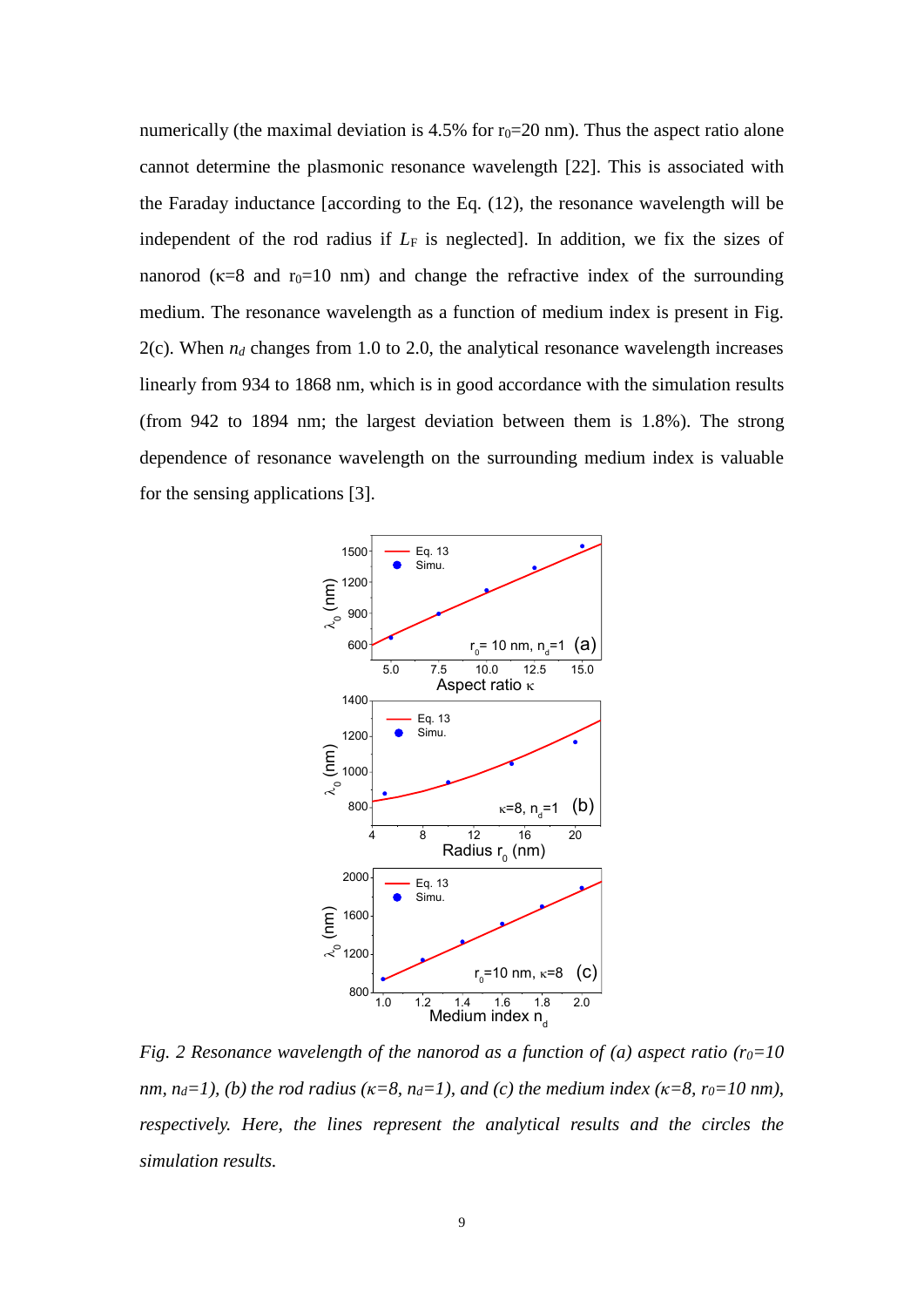## **IV. Dipole moment**

 The plasmonic resonance of the nanorod is excited by the incident light. Thus the conduction current and surface charges will be strongly dependent on the light electric field  $E_0$ . In the subwavelength region ( $2r_0 \ll l \ll \lambda$ ), such a relationship may be bridged approximately with the circuit theory. Nonetheless, the non-uniform current distribution along the rod axis hinders the direct application of the circuit equation. To address this question, an equivalent method will be used in the following. Another key point is that the radiative resistance, which is not present in the conventional circuit theory but plays an important role in the nano-optics, will be counted here.

Considering the circuit parameters introduced above, an effective induced electromotive force  $-L_F dI_c / dt$  (where  $I_c = J_0$ *i* @1  $I_c = J_0 S e^{-i\omega t}$  is the complex current at the center of nanorod) and an effective electric potential difference  $-Q/C$  will be exerted on the nanorod. The equivalent circuit equation, which determines the central current  $I_c$  of the nanorod, may be written as

$$
\xi_{\text{eff}} - L_{\text{F}} \frac{dI_{\text{c}}}{dt} - \frac{Q}{C} = I_{\text{c}} (R_{\text{rod}} + R_{\text{rad}}), \qquad (14)
$$

where  $\zeta_{\text{eff}}$  represents the effective electromotive force contributed by the light electric field,  $R_{rod}$  is the effective electric resistance (or impedance) of the nanorod, and  $R_{rad}$  is the effective resistance resulting from the radiation loss. The radiation of light will consume the energy of oscillating free electrons, thus an additional damping force is applied to the electrons, leading to an effective radiative resistance. Equation (14) can also be derived with the energy conservation.

The effective electromotive force  $\zeta_{\text{eff}}$  will transfer the energy from the incident light to the nanorod with an average power  $P_{in} = (1/2) \text{Re}(I_c^* \xi_{eff})$  (here \* represents the complex conjugation). The input power can be obtained by performing the integral over the whole nanorod:

$$
P_{in} \approx \frac{1}{2} \text{Re} \int_{-l/2}^{l/2} [J(z)S]^* E_0 dz = \frac{1}{2} \text{Re} (I_c^* E_0 \frac{2l}{\pi}).
$$
 (15)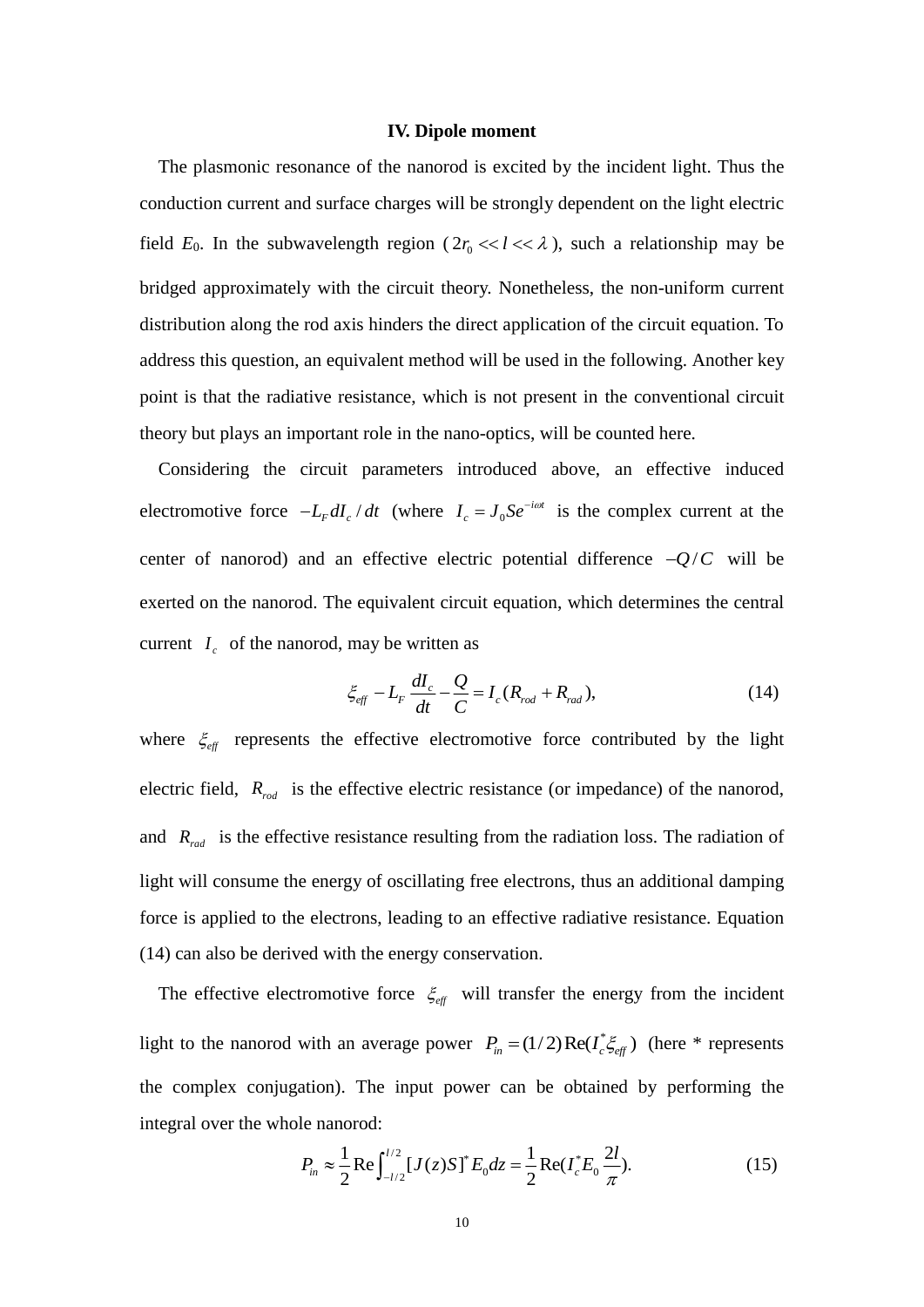Thus, the effective electromotive force driven by the light field reads

$$
\xi_{\text{eff}} = E_0 \Delta z = (2/\pi) E_0 l. \tag{16}
$$

Here,  $\Delta z = 2l / \pi$  is the effective length, which is also the central distance of positive and negative charges  $\pm Q$ .

To calculate the effective resistance  $R_{\text{rod}}$ , one notes that the power of effective  $R_{rod}$  should be equal to that of the real nanorod. That means

$$
\frac{1}{2}|I_c|^2 R_{rod} = \frac{1}{2}\int |J(z)S|^2 dR,
$$
\n(17)

where  $dR = dz / \sigma S$ . By using the Eq. (1) and  $\sigma = \sigma_0 / (1 - i \omega \tau)$ , the  $R_{rod}$  can be derived as

$$
R_{rod} = \frac{1}{\sigma} \frac{l}{2S} = R_{Ohm} - i\omega L_K.
$$
 (18)

Here,  $R_{\text{Ohm}} = l/2\sigma_0 S = \gamma L_K$  is the dc Ohmic resistance,  $L_K = \mu_0 l/2k_p^2$  $L_K = \mu_0 l / 2k_p^2 S$  (where  $k_p = \omega_p / c = 1/\delta$ ) is exactly the kinetic inductance of the nanorod. Thus, in the optical frequency range, the nanorod behaves like the series connection of a pure dc resistance  $R_{\text{Ohm}}$  and an inductor  $L_K$ .

The effective radiative resistance  $R_{rad}$  can be determined with the radiation energy. That is, the power consumed in  $R_{rad}$  equals the radiation power of the real nanorod. According to the Eq. (6), the dipole moment of the nanorod is  $p = (2/\pi)Ql$  and thus the radiation power is

$$
P_{rad} = \frac{1}{2} |I_c|^2 R_{rad} = \frac{\mu_0 n_d}{12\pi c} \omega^4 |p|^2.
$$
 (19)

The central current and surface charges satisfy the relationship  $I_c = dQ/dt = -i\omega Q$ . Consequently, the effective radiative resistance is expressed as

$$
R_{rad} = \frac{2\mu_0 n_d}{3\pi^3 c} \omega^2 l^2 = \frac{8}{3\pi} (\frac{n_d l}{\lambda})^2 Z,
$$
 (20)

where  $Z = \sqrt{\mu_0 / \varepsilon_0 \varepsilon_d}$  is the impedance of the surrounding medium.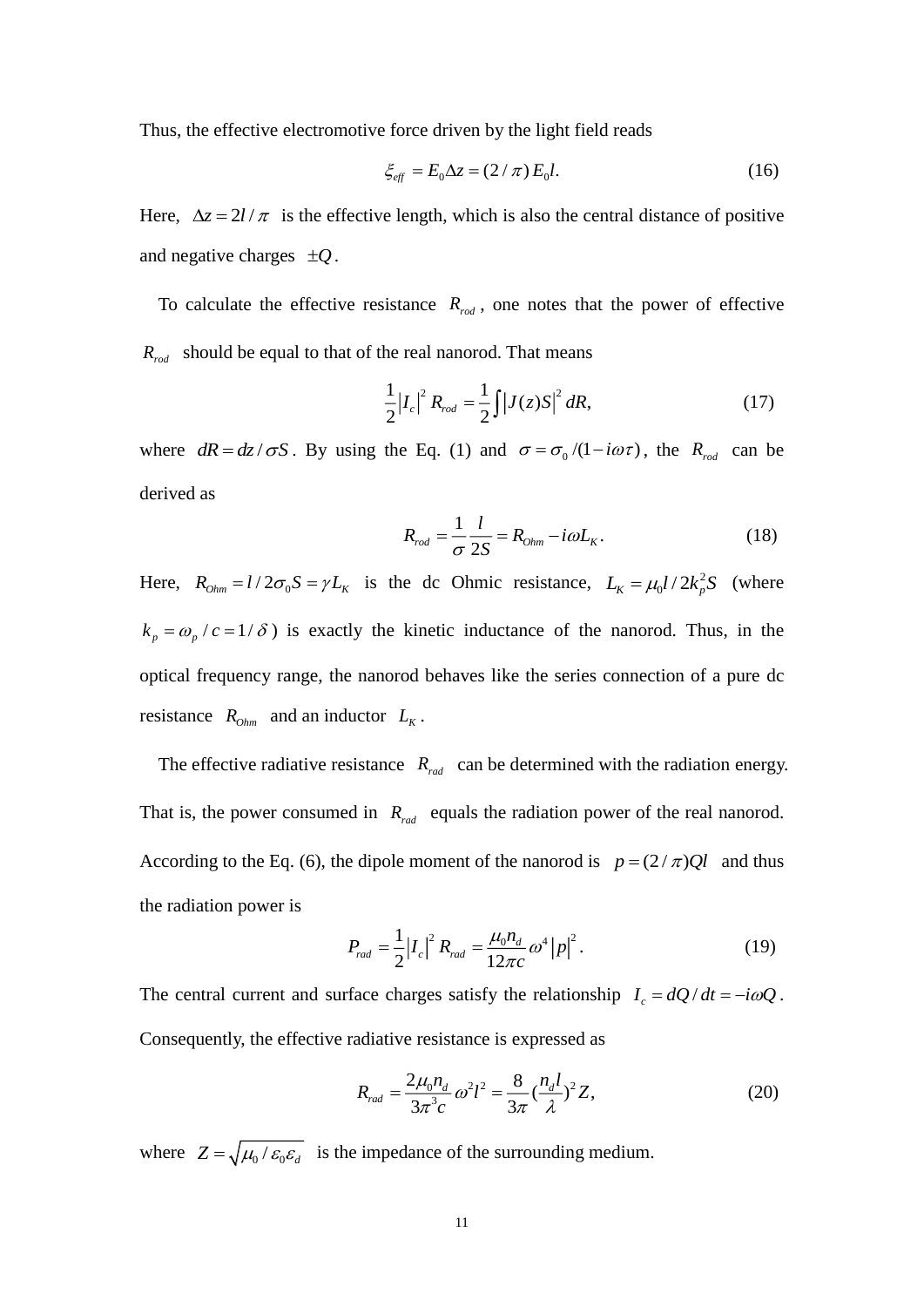By substituting  $\xi_{\text{eff}}$ ,  $R_{\text{rod}}$  and  $R_{\text{rad}}$  into the Eq. (14), the relationship between the central oscillating current  $I_c$  and light electric field  $E_0$  can be established. Accordingly, the dipole moment induced in the nanorod is derived as

$$
p = \frac{\varepsilon_0 A}{\omega_0^2 - \omega^2 - i\eta \omega} E_0,
$$
\n(21)

where

$$
A = \frac{(2l/\pi)^2}{\varepsilon_0 (L_K + L_F)},
$$
  
\n
$$
\eta = \frac{R_{Ohm} + R_{rad}}{L_K + L_F}.
$$
\n(22)

Hence, the induced dipole moment is proportional to the external light electric field  $E_0$  and resonant at the frequency  $\omega_0$  with a bandwidth  $\eta$  (the quality factor is  $Q = \omega_0 / \eta$ ). Especially, the resonance bandwidth  $\eta$  is proportional to the total resistance ( $R_{Ohm} + R_{rad}$ ) and inversely proportional to the total inductance ( $L_K + L_F$ ). If both the radiative resistance and Faraday inductance are ignored,  $\eta$  will be degenerated exactly to *γ*, i.e., the collision frequency of the free electrons. However, the presence of the radiative resistance and Faraday inductance will modify (broaden) the width of resonance. This point will be confirmed by the simulations.

#### **V. Extinction spectrum**

#### *5.1 Scattering, absorption, and extinction spectra*

The plasmonic resonance of the nanorod is accompanied by a strong scattering and absorption of light. To calculate the scattering, absorption, and extinction cross sections, we define the polarizability of nanorod as  $\chi = p/\varepsilon_0 E_0$ . By normalizing the radiation power  $P_{rad}$  of the nanorod with the intensity of incident light  $I_1 = \varepsilon_0 c n_d E_0^2 / 2$ , the scattering cross section can be expressed as  $C_{sca} = k_0^4 |\chi|^2$  $C_{sca} = k_0^4 |\chi|^2 / 6\pi$ , where  $k_0$  is the wavevector in the free space. Moreover, according to the Eq. (15),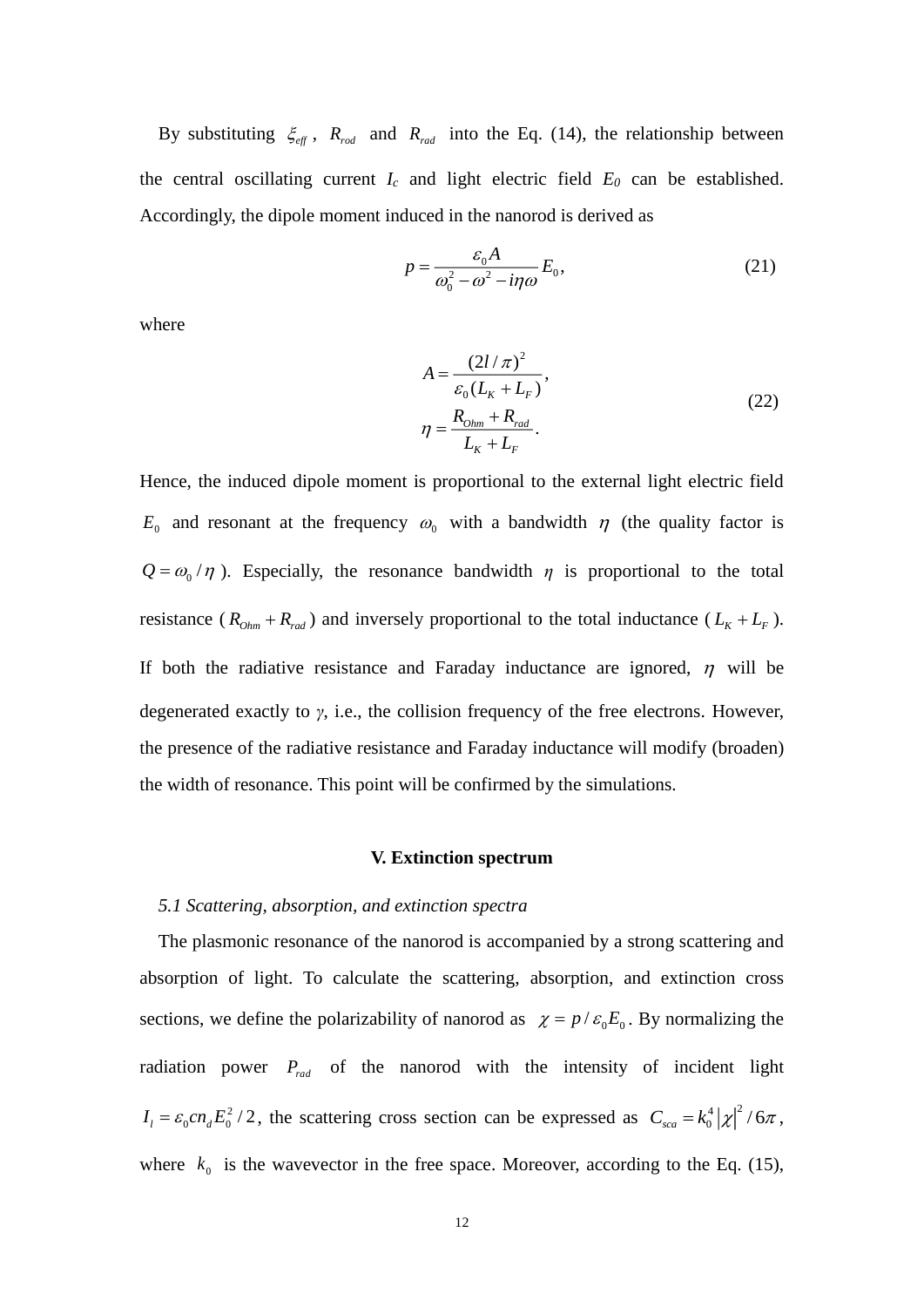the power consumed in the nanorod can be rewritten as  $P_{in} = \text{Re}(p E_0^*)/2$ . Actually, this power includes both the Ohmic and radiation loss (as the radiation resistance has been taken into account in the circuit equation). Thus, by normalizing  $P_{in}$  with  $I_i$ , the extinction cross section is obtained as  $C_{ext} = (k_0/n_d) \text{Im } \chi$ . The difference between  $C_{ext}$  and  $C_{sca}$  gives rise to the absorption cross section:  $C_{abs} = C_{ext} - C_{sca}$ (which can also be obtained with  $C_{abs} = |I_c|^2 R_{Ohm} / 2I_l$ ).

With the polarizability  $\chi$  deduced from the Eq. (21), one obtains

$$
C_{sca} = \frac{A^2}{6\pi c^4} \frac{\omega^4}{(\omega_0^2 - \omega^2)^2 + \eta^2 \omega^2},
$$
  
\n
$$
C_{ext} = \frac{A\eta}{n_d c} \frac{\omega^2}{(\omega_0^2 - \omega^2)^2 + \eta^2 \omega^2}.
$$
\n(23)

One can also obtain with the Eqs. (23) that  $C_{\text{scat}}/C_{\text{ext}} = R_{\text{rad}}/(R_{\text{Ohm}} + R_{\text{rad}})$ . At the plasmonic resonance of the nanorod, the maximum of the scattering, absorption, and extinction cross sections can be derived, respectively, as

$$
C_{sca}^{m} = \left(\frac{2l}{\pi}\right)^2 \frac{ZR_{rad}}{(R_{Ohm} + R_{rad})^2},
$$
  
\n
$$
C_{abs}^{m} = \left(\frac{2l}{\pi}\right)^2 \frac{ZR_{Ohm}}{(R_{Ohm} + R_{rad})^2},
$$
  
\n
$$
C_{ext}^{m} = \left(\frac{2l}{\pi}\right)^2 \frac{Z}{R_{Ohm} + R_{rad}}.
$$
\n(24)

Then, the ratio  $Z/(R_{\text{Ohm}} + R_{\text{rad}})$  measures the maximal ability of energy transfer from the incident light to the nanorod. Note that the spectral width *η* is proportional to the total resistance, i.e.,  $\eta \propto R_{Ohm} + R_{rad}$  [see Eqs. (22)]. Thus, the larger the total resistance, the lower the peak of extinction spectrum and the wider the spectral width. In addition, Eqs. (24) show that  $R_{rad}/(R_{Ohm} + R_{rad})$  governs the radiation of energy from the nanorod to the surrounding space and  $R_{Ohm}/(R_{Ohm} + R_{rad})$  dominates the fraction of energy dissipated in the Ohmic loss. The results provide a useful guideline for the optimization of light scattering or absorption of the metallic nanorods.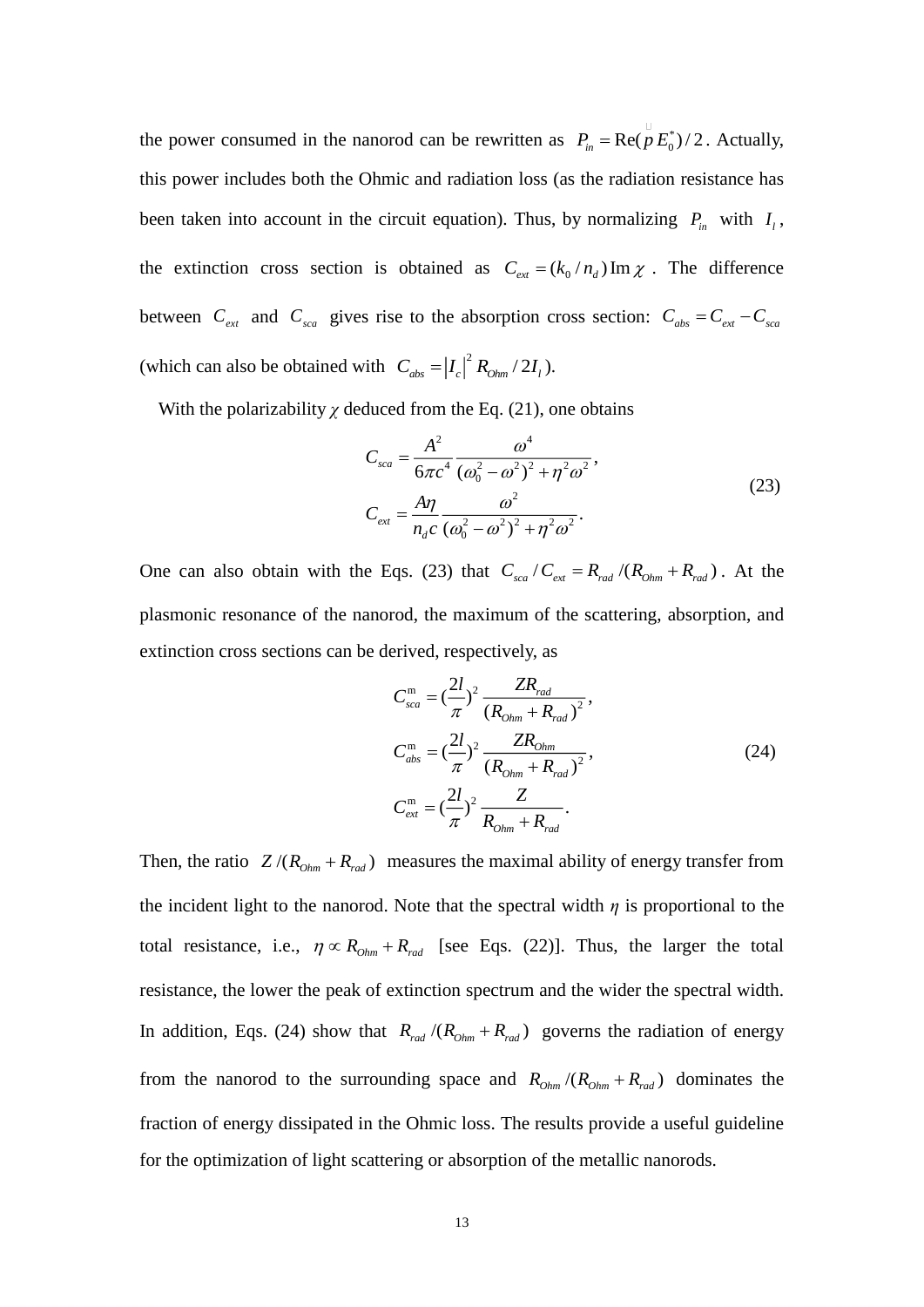### *5.2 Dependence of extinction spectrum on the parameters*

 To grasp the detailed characteristics of the scattering, absorption, and extinction spectra, we take the nanorod with a length  $l=160$  nm and radius r<sub>0</sub>=10 nm (in vacuum) as an example. Figure  $3(a)$  presents the calculation results by using the Eqs. (23), with the resonance frequency  $\omega_0$  determined by the Eq. (13). One can see that there is a prominent peak, locating at the resonance wavelength  $\lambda_0 = 934$  nm, in each spectrum. Thus, the plasmonic resonance of the nanorod is accompanied by the strong scattering, absorption, and extinction of light. The full-width at half-maximum (FWHM) of the peak is  $\Delta \lambda = 39$  nm, thus corresponding to a Q factor of 23.9. The frequency range of the FWHM can be determined by  $\Delta \omega = 2\pi c \left( \Delta \lambda / \lambda_0^2 \right)$  or  $\eta = (R_{ohm} + R_{rad})/(L_K + L_F)$ . Using the known parameters, we have  $L_K = 0.155$  pH,  $L_F$ =0.048 pH,  $R_{Ohm} = \gamma L_K = 7.74 \Omega$ , and  $R_{rad} = 9.38 \Omega$ . Hence, the spectral width is calculated as  $\Delta \omega = \eta = 8.44 \times 10^{13}$  Hz, which is obviously larger than the employed electron collision frequency  $\gamma = 5 \times 10^{13}$  Hz. In addition, the maximal scattering, absorption, and extinction cross sections can be obtained from the spectra [or with the Eqs.  $(24)$ ] as 0.125, 0.103, and 0.228  $\mu$ m<sup>2</sup>, respectively. The maximal extinction efficiency  $C_{ext}^{m}/2r_0 l$ , i.e., the maximal extinction cross section normalized by the projection area of the nanorod (on the plane perpendicular to the light propagation direction), attains a large value of 71.

As a comparison, Fig. 3(b) presents the simulated scattering, absorption, and extinction spectra. The peaks of the spectra locate at the wavelength  $\lambda_0$ =942 nm with a FWHM of  $\Delta \lambda = 44$  nm and a Q factor of 21.4. The frequency range of FWHM is  $\Delta \omega = 9.34 \times 10^{13}$  Hz, which is also larger than *γ* and close to the analytical value  $\eta = 8.44 \times 10^{13}$  Hz, thus confirming the role of the radiative resistance and Faraday inductance. Furthermore, the maximal scattering, absorption, and extinction cross sections given by the simulation are  $0.124$ ,  $0.105$ , and  $0.229 \mu m^2$ , respectively, which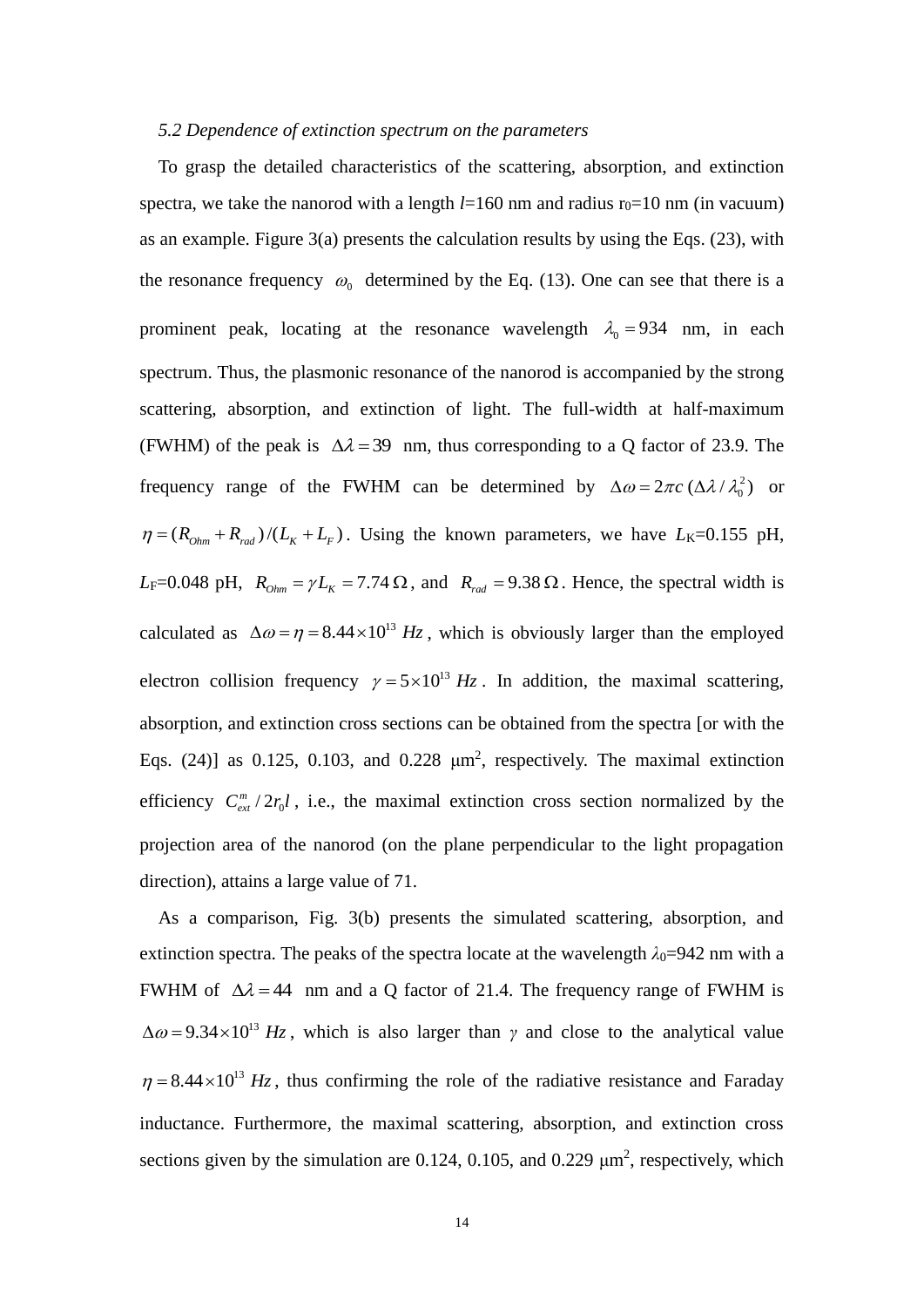agree well with the analytical results  $(0.125, 0.103, \text{ and } 0.228 \text{ µm}^2)$ .



*Fig. 3 Scattering, absorption, and extinction spectra of the nanorod obtained with the analytical formulas (a) and numerical simulations (b). Here, the rod length is l=160 nm, the radius is r0=10 nm, and the surrounding medium is vacuum.*

 By varying the structural and material parameters, we investigated the evolution of extinction spectrum of the nanorod. The results are shown in Fig. 4, where the left column  $(a, c, e)$  represents the analytical results and the right column  $(b, d, f)$  the numerical simulations. Figures 4(a, b) show the variation of extinction spectrum with the increase of the aspect ratio κ, where  $r_0=10$  nm and  $n_d=1$ . According to the analytical results, when  $\kappa$  varies from 5 to 7.5, 10, 12.5, and 15, the maximal extinction cross section  $C_{ext}^{m}$  increases almost linearly from 0.131 to 0.211, 0.300, 0.397, and 0.500  $\mu$ m<sup>2</sup> (along with the redshift of the resonance peak). The results are in agreement with the simulations, where  $C_{ext}^{m}$  grows from 0.119 to 0.209, 0.306, 0.411, and 0.519  $\mu$ m<sup>2</sup>. Equation (24) suggests that  $C_{ext}^{m} \propto l^2 Z / (R_{\text{Ohm}} + R_{\text{rad}})$ , where 2  $Z \propto 1/n_d$ ,  $R_{Ohm} \propto l/r_0^2$ , and  $R_{rad} \propto (n_d l/\lambda_0)^2$  $R_{rad} \propto (n_d l / \lambda_0)^2 Z$ . In present case, the resonance wavelength is nearly proportional to the aspect ratio or rod length [see Fig. 2(a)], thus  $R_{rad}$  is almost a constant at the resonance. Consequently,  $C_{ext}^{m} \propto l^2$  $C_{ext}^{m} \propto l^{2}/(l+c_{1})$  (where  $c_{1}$ ) is a constant), which varies almost linearly with *l* (or κ) when *l* is larger enough.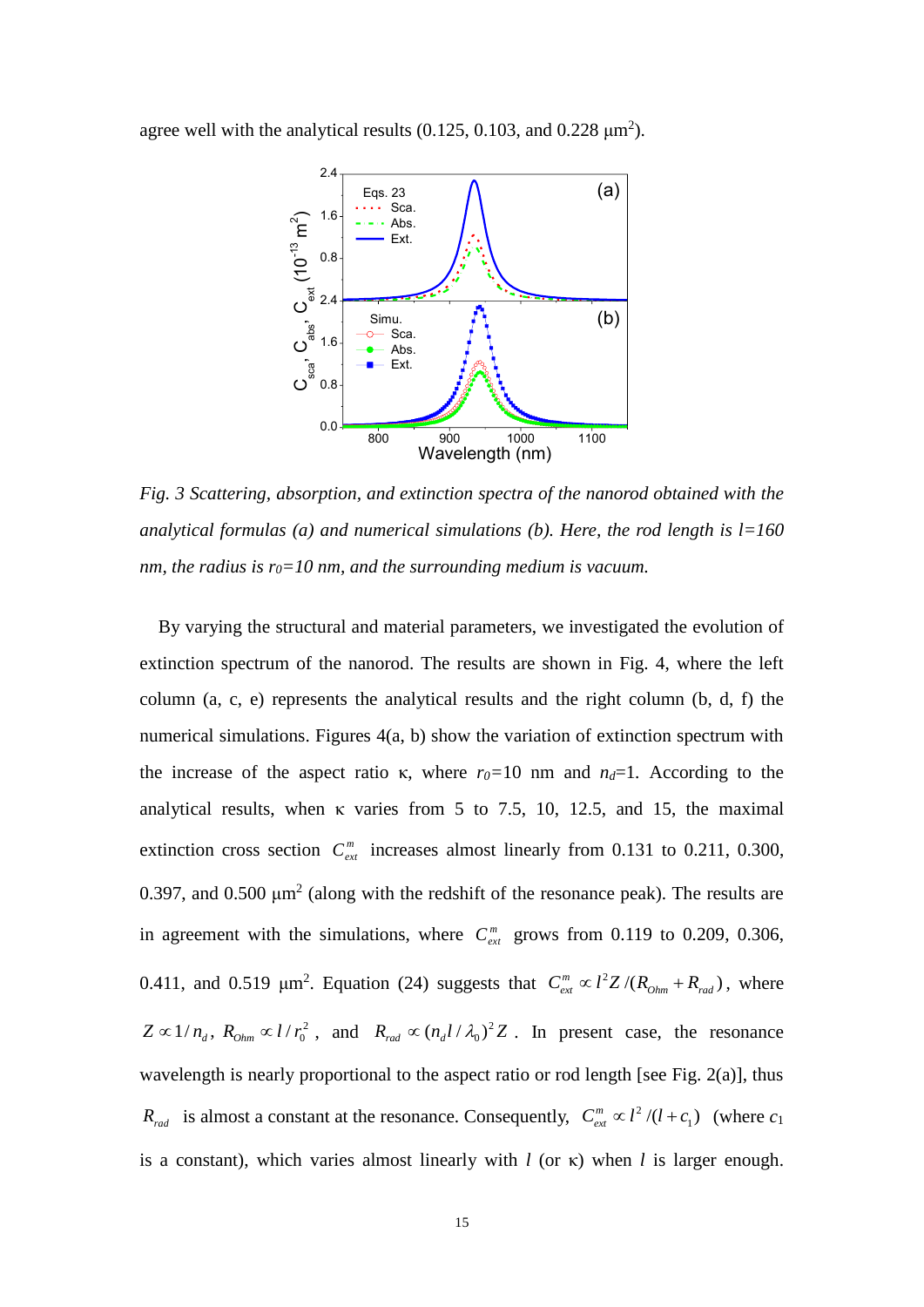Moreover, the extinction energy is separated into two parts, one is the scattering with the fraction  $R_{rad}/(R_{0hm} + R_{rad}) \propto 1/(l + c_1)$  and the other is the absorption with the fraction  $R_{Ohm}/(R_{Ohm} + R_{rad}) \propto l/(l + c_1)$ . The latter acquires a further enhancement, indicating that the longer nanorod (with the fixed radius) is more helpful for the light absorption and the photo-thermal effect.



*Fig. 4 Extinction spectra of the nanorod: (a, b)*  $r_0=10$  *nm,*  $n_d=1$ *, the aspect ratio is set as κ=5, 7.5, 10, 12.5, and 15, respectively; (c, d) κ=8, nd=1, the rod radius is set as*   $r_0 = 5$ , 10, 15, and 20 nm, respectively; (e, f)  $\kappa = 8$ ,  $r_0 = 10$  nm, the refractive index of the *surrounding medium is set, respectively, as nd=1.0, 1.2, 1.4, 1.6, 1.8, and 2.0. The left column (a, c, e) represents the analytical results obtained with the Eqs. (23) and the right one (b, d, f) the simulation results.*

Figures 4(c, d) exhibit the extinction spectra for different rod radius, where  $n_d=1$ and the aspect ratio is fixed as  $\kappa$ =8. When the radius varies from 5 to 10, 15, and 20 nm, analytically  $C_{ext}^{m}$  increases from 0.053 to 0.228, 0.411, and 0.608  $\mu$ m<sup>2</sup>; and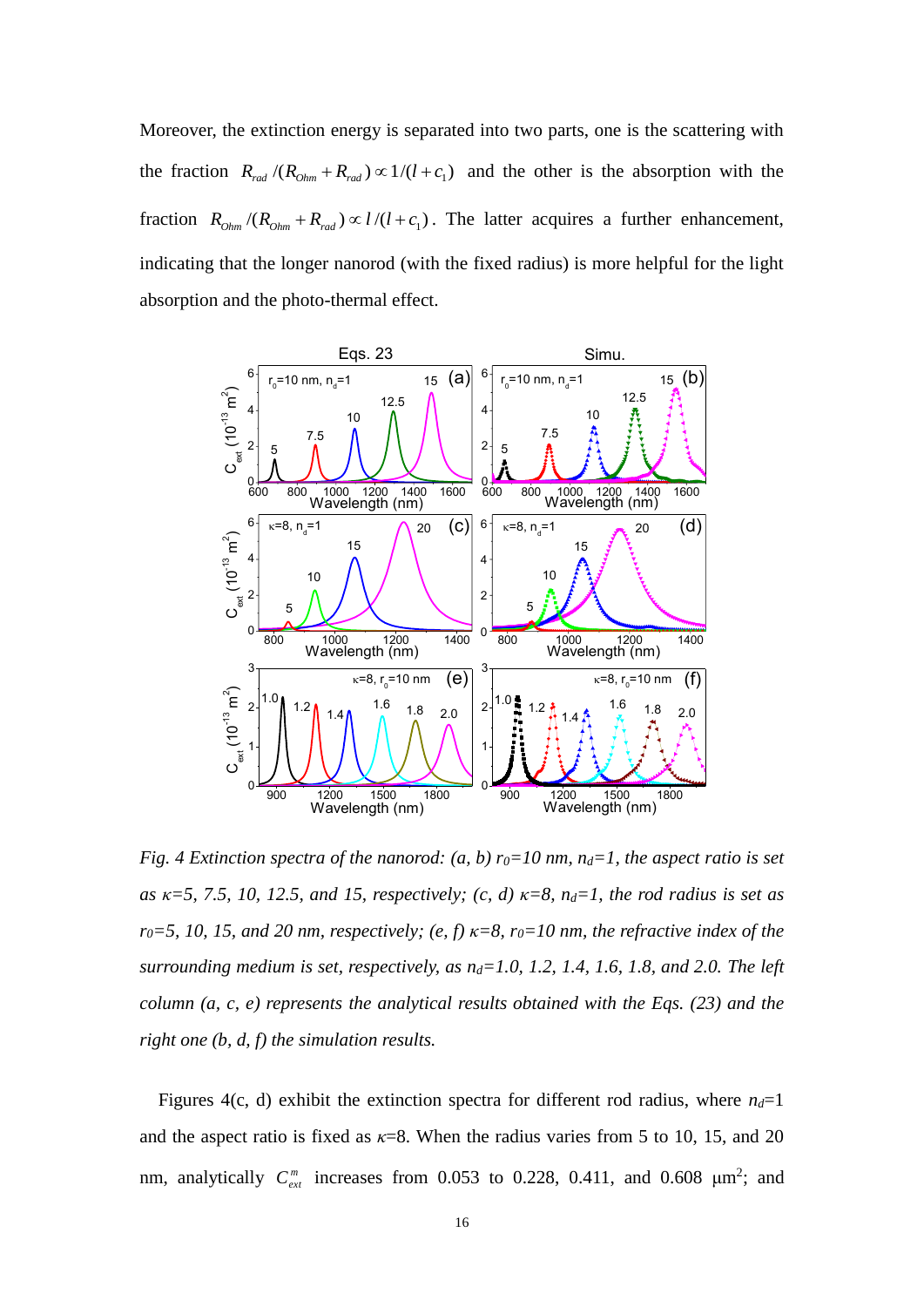numerically,  $C_{ext}^{m}$  grows from 0.053 to 0.229, 0.401, and 0.569  $\mu$ m<sup>2</sup>. The larger deviation of  $C_{ext}^{m}$  (~7%) for  $r_0=20$  nm is mainly caused by the deviation of resonance wavelength (~4.5%). If we use the numerical resonance wavelength (1168 nm) rather than the analytical value (1221 nm) to determine the radiative resistance  $R_{rad}$ , Eq. (24) will give  $C_{ext}^m = 0.561$   $\mu$ m<sup>2</sup>, which is much closer to the simulated value 0.569 μm<sup>2</sup>. When the aspect ratio is fixed, we obtain  $C_{ext}^{m} \propto 1/(V^{-1} + c_2 \lambda_0^{-2})$ , where *V* is the volume of nanorod and  $c_2$  is a constant. Thus, a larger nanorod with a longer resonance wavelength is beneficial for the extinction of light. Moreover, the fraction of scattering light is proportional to  $1/(c_2 + \lambda_0^2/V)$ , which can be further enhanced. On the contrary, a thinner nanorod with the fixed aspect ratio will own a larger fraction of light absorption.

Additionally, when the rod sizes are fixed and the refractive index of the surrounding medium is increased,  $C_{ext}^{m}$  will be reduced along with the redshift of the resonance peak. The analytical results in Fig.  $4(e)$  show that, when  $n_d$  changes from 1.0 to 2.0 with an interval of 0.2 ( $\kappa = 8$ ,  $r_0 = 10$  nm),  $C_{ext}^{m}$  decreases gradually from 0.228 to 0.209, 0.193, 0.180, 0.168, and 0.157  $\mu$ m<sup>2</sup>. Again, the results are in good accordance with the simulation results in Fig. 4(f), where  $C_{ext}^{m}$  reduces from 0.229 to 0.210, 0.193, 0.180, 0.165, and 0.157  $\mu$ m<sup>2</sup>. In this case, the radiative resistance 2  $R_{rad} \propto (n_d l / \lambda_0)^2 Z$  will only vary with the impedance *Z* of the surrounding medium, as the resonance wavelength is proportional to the medium index  $n_d$  [see the Eq. (13) or Fig. 2(c)]. Hence,  $C_{ext}^{m} \propto 1/(n_d + c_3)$  (c<sub>3</sub> is a constant), which decreases with the increase of medium index. The fraction of light scattering is also proportional to  $1/(n_d + c_3)$  and degenerates simultaneously.

# **VI. Field enhancement**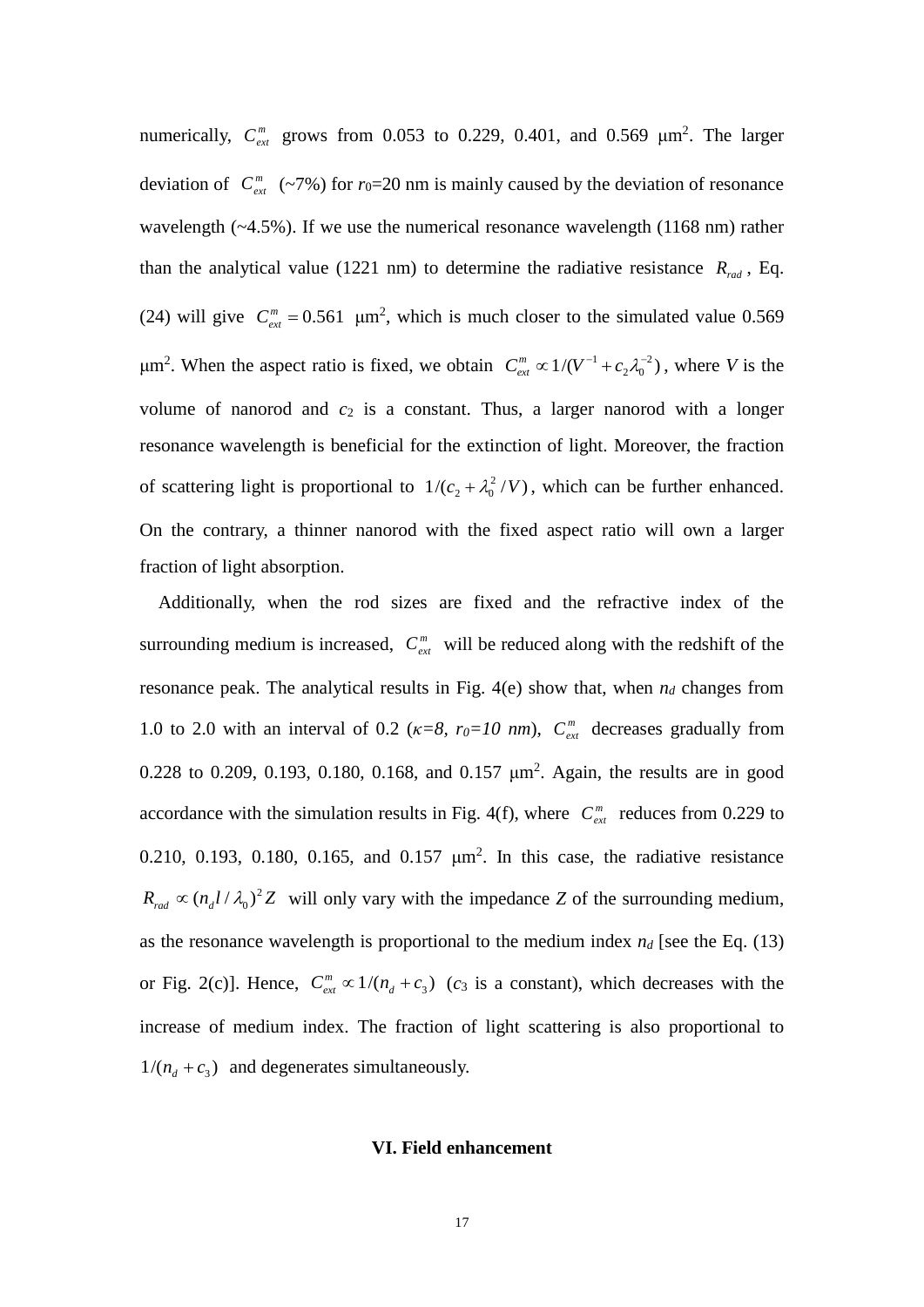The plasmonic resonance of the nanorod can induce a strong field enhancement near the metal surface [29]. On the surface of the two semispherical ends, surface charges are accumulated with a maximal density, thus leading to a maximal electric field  $E_{end} = \rho_0 / \varepsilon_0 \varepsilon_d$ . With the use of Eqs. (4) and (21), we obtain the frequencydependent electric-field enhancement ratio as

$$
\left| \frac{E_{\text{end}}}{E_0} \right| = \frac{\pi A}{4\varepsilon_d r_0 l^2} \frac{1}{\sqrt{(\omega_0^2 - \omega^2)^2 + \eta^2 \omega^2}}.
$$
\n(25)

At the resonance, the maximal enhancement ratio becomes

$$
\left| \frac{E_{\text{end}}}{E_0} \right|_{\text{max}} = \frac{\lambda_0}{2\pi^2 n_d r_0} \frac{Z}{R_{\text{Ohm}} + R_{\text{rad}}}.
$$
 (26)

 On the other hand, the oscillating current induces a strong magnetic field, which is maximal at the waist ( $r = r_0$ ,  $z = 0$ ) of the nanorod:  $H_{mid} = J_0 r_0 / 2$ . The magneticfield enhancement ratio can be derived as

$$
\left| \frac{H_{mid}}{H_0} \right| = \frac{A}{4r_0 ln_d c} \frac{\omega}{\sqrt{(\omega_0^2 - \omega^2)^2 + \eta^2 \omega^2}}.
$$
 (27)

The maximal enhancement ratio at the resonance is

$$
\left|\frac{H_{mid}}{H_0}\right|_{\text{max}} = \frac{2\kappa}{\pi^2} \frac{Z}{R_{\text{Ohm}} + R_{\text{rad}}}.
$$
\n(28)

One can see that the maximal electric- and magnetic-field enhancement ratios are correlated with the peak value of extinction cross section. The larger the extinction cross section, the larger the energy stored in the system and magnitude of surface charges and conduction current, thus the larger the electric and magnetic field.

We take the nanorod with a length  $l=160$  nm and radius  $r_0=10$  nm (in vacuum) as an example. Figure 5(a) presents the analytical enhancement ratio of electric field (at the end of nanorod; the solid line) and magnetic field (at the waist of nanorod; the dash line) as a function of wavelength. The calculation shows that, near the wavelength 934 nm, the electric and magnetic fields are enhanced by 104.1 and 35.6 times, respectively. Also, by setting the probes at the end or waist of the nanorod, the enhancement ratios of electric field (the solid circles) and magnetic field (the open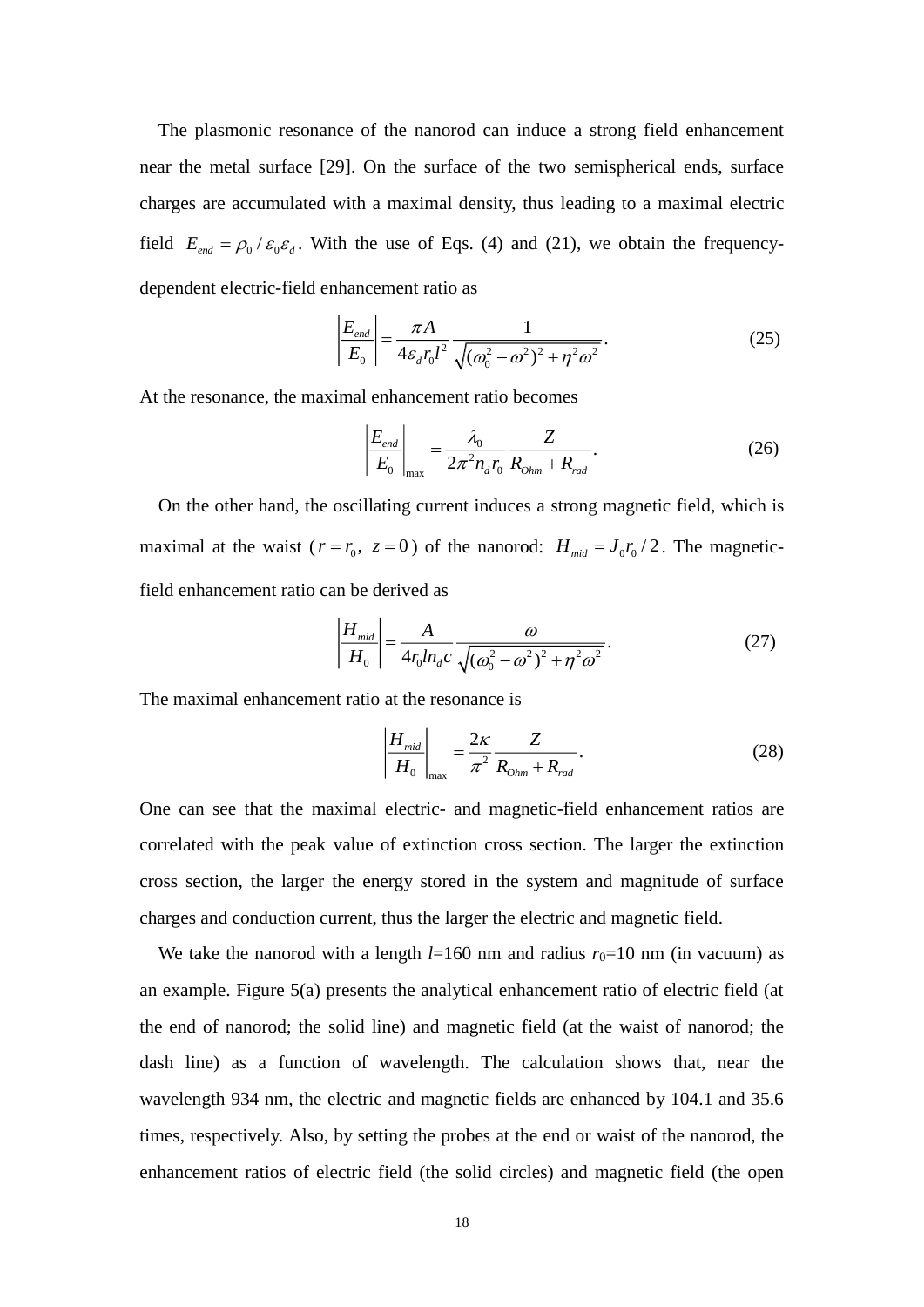circles) have been simulated and plotted in Fig. 5(b). Near the wavelength 942 nm, the simulated electric field is enhanced by 85.4 times and magnetic field enhanced by 32.0 times, which are smaller but close to the analytical values [we found in the simulations that, by decreasing the mesh sizes of the nanorod, the numerical results of field enhancement will approach the analytical values gradually (here the mesh size was set as 0.2 nm)]. The small mode volume and strong near-field enhancement are important for boosting the light-matter interactions [30].



*Fig. 5 Enhancement of electric field (at the end of nanorod) and magnetic field (at the waist of the nanorod) as a function of wavelength: (a) Analytical and (b) simulated results. Here, the rod length is*  $l=160$  *nm, the radius is*  $r_0=10$  *nm, and the surrounding medium is vacuum.*

# **VII. Conclusions**

 In summary, an analytical model has been developed to study the optical properties of a metallic nanorod. In this model, non-uniform distributions of conduction current and surface charges in/on the nanorod were considered. With the calculation of kinetic and electromagnetic energy of the system, the circuit parameters of the nanorod have been determined. The plasmonic resonance wavelength predicted by theory agrees well with the simulations. Moreover, by introducing the radiative resistance to the circuit theory, the dipole moment, extinction spectrum, and near-field enhancement of the nanorod have been deduced analytically and confirmed numerically. These results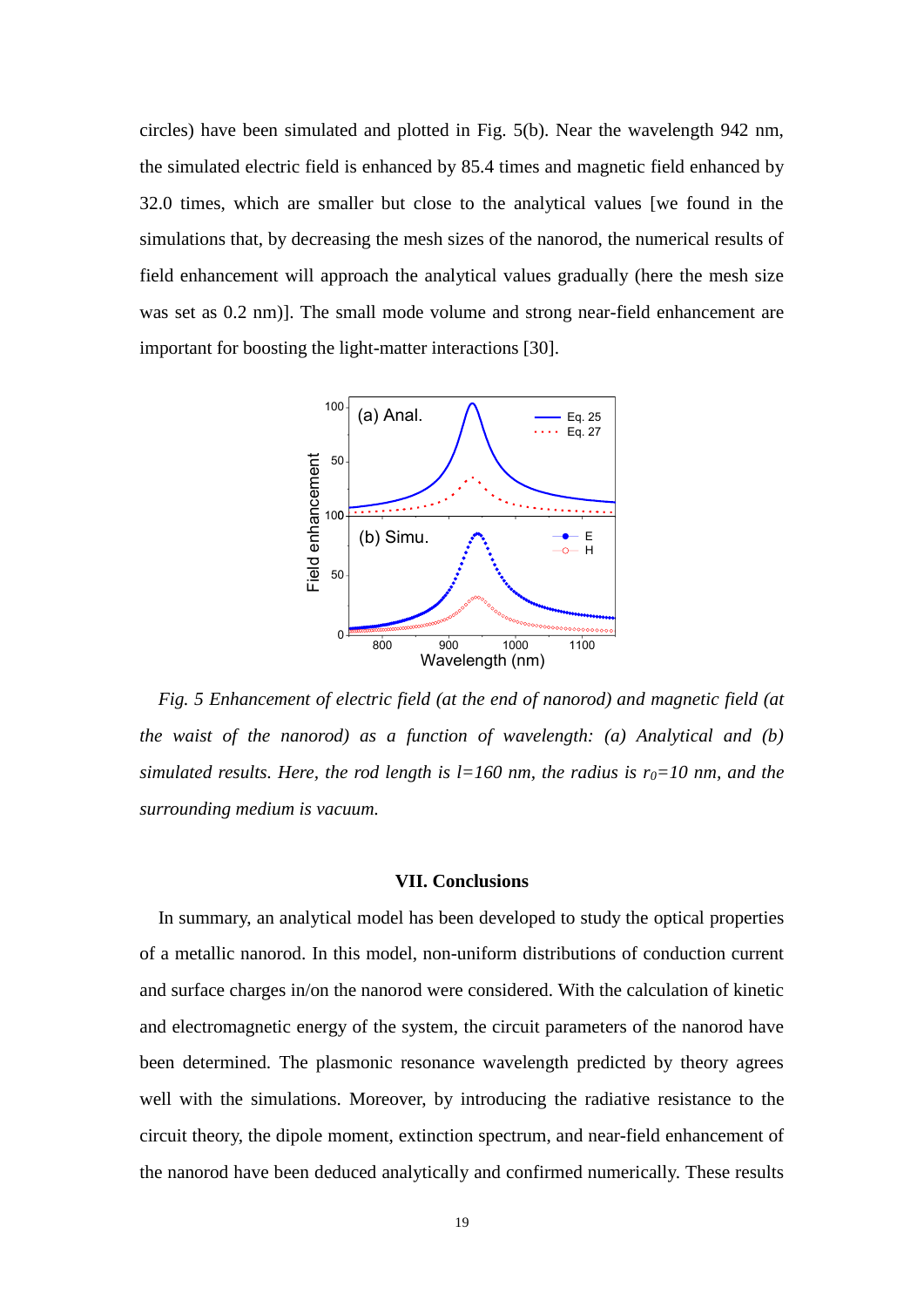are valuable for several reasons. Firstly, our results present a fast way to calculate the plasmonic resonance of the nanorod, such as the resonance wavelength, scattering, absorption, and extinction spectra, etc. In contrast, the pure numerical simulations rely heavily on the computer resources and are highly time consuming. Secondly, the results are useful for understanding the resonance effects, such as the spectral broadening of plasmonic resonance, the dependence of resonance wavelength and extinction spectrum on the geometrical or medium parameters, etc. Finally, the analytical formulas may provide a guideline for designing the nanorod sizes, thus enhancing/suppressing the light scattering at certain wavelength or maximizing the light absorption in the photo-thermal effect.

# **ACKNOWLEDGMENTS**

This work was supported by the National Natural Science Foundation of China (Grant No. 12174193).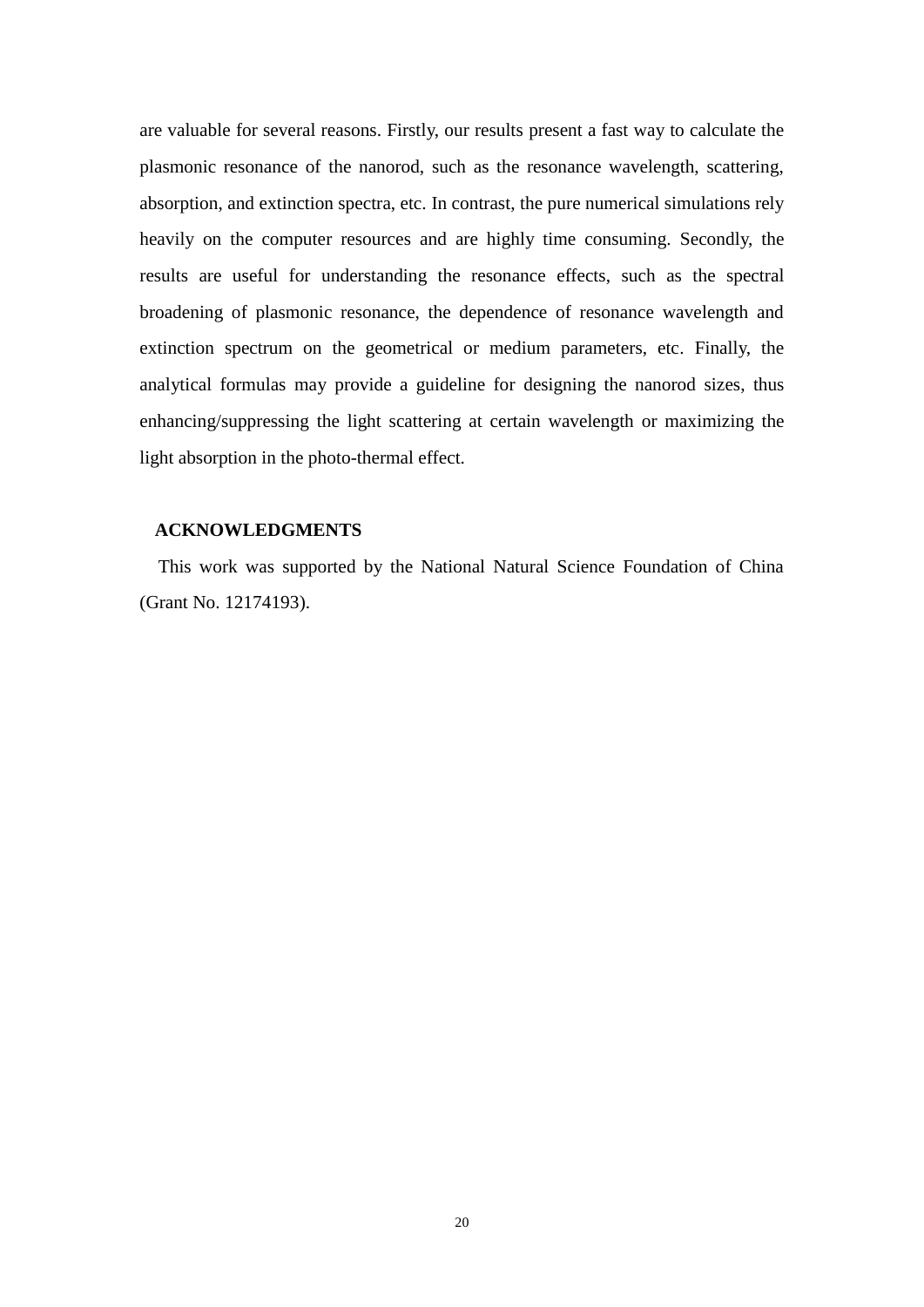# **Appendix A**

 Compared with the electric- or magnetic-field energy of a system, the kinetic energy of free electrons in the metal can be neglected in the low-frequency band. But in the optical range, the situation changes significantly: the latter contributes a lot to the energy of system. The kinetic inductance originates from the kinetic energy or inertia of free electrons. For the nanorod studied here, the velocity of free electrons,  $v = J(z)/(-ne)$ , will vary in space. With the Eq. (1), the kinetic energy of all moving electrons,  $U_K = \sum_i (1/2) m v_i^2$ , can be calculated as

$$
U_K \approx \int_{-l/2}^{l/2} \frac{1}{2} m \left[ \frac{J_0 \cos(\pi z / l) \cos \omega t}{-ne} \right]^2 nSdz
$$
  
=  $\frac{1}{4} \frac{\mu_0 l}{k_p^2 S} I_0^2 \cos^2 \omega t.$  (A1)

Here,  $I_0 = J_0 S$  and  $k_p = \omega_p / c = 1/\delta$  ( $\delta$  is the skin depth of the metal). In the calculation, the cross-sectional area of the nanorod is treated as a constant throughout the rod length *l*, which will overestimate the kinetic energy of electrons. But this effect is very weak, as the conduction current and electron velocity approach zero near the two ends of the nanorod.

For the spatially uniform current distribution  $I$ , the kinetic inductance  $L_K$  can be simply introduced by  $U_K = (1/2)L_K I^2$ . Here, as the conduction current is varying along the rod axis, the real current *I* is defined as the spatial maximum at the center of nanorod, i.e.,  $I_m = I_0 \cos \omega t$ . Consequently, the kinetic inductance is written as

$$
L_K = \frac{\mu_0 l}{2k_p^2 S} = \frac{\mu_0 l}{2\pi} (\frac{\delta}{r_0})^2.
$$
 (A2)

# **Appendix B**

 Compared with the kinetic inductance that is linked to the kinetic energy of free electrons, the Faraday inductance is correlated with the magnetic-field energy outside and inside the nanorod. According to the magnetic loop theorem, the magnetic field excited by the conduction current is  $H_{in} = Jr/2$  in the nanorod and  $H_{out} \approx JS/2\pi r$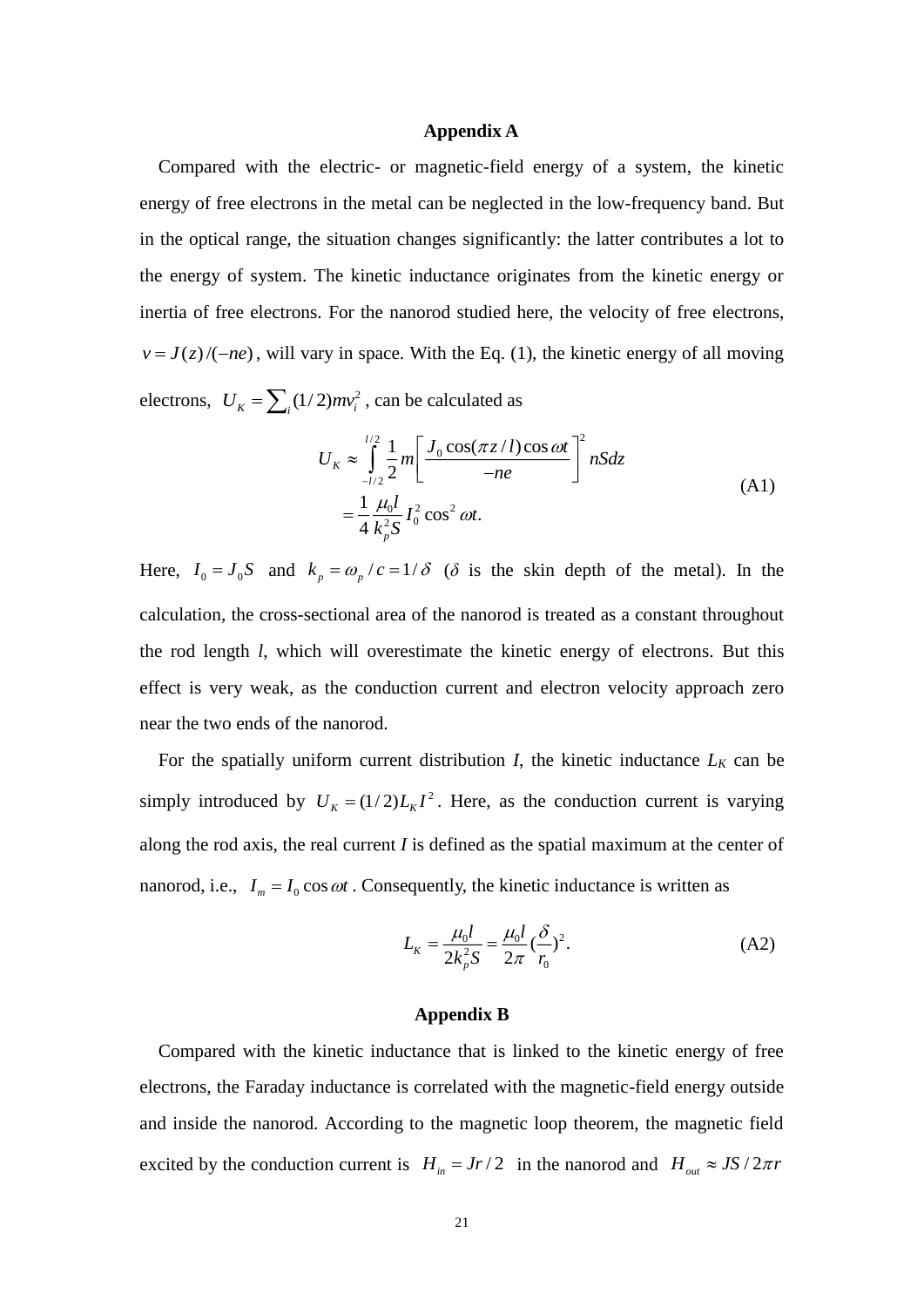outside but near the nanorod. The former corresponds to an internal magnetic-field energy of

$$
U_M^{in} = \frac{\mu_0 l}{32\pi} I_0^2 \cos^2 \omega t. \tag{B1}
$$

The external magnetic-field energy is difficult to determine accurately. As can be seen from Fig. 1(b), the magnetic field is mainly concentrated near the nanorod. Thus, as an approximation, we make a simple cutoff by considering the magnetic energy in a cylindrical region that has a length *l*, an inner radius *r0*, and an outer radius *l* (the outer radius is chosen in terms of the distribution length of the conduction current). The external magnetic energy is thus calculated as

$$
U_M^{out} = \frac{\mu_0 l}{8\pi} (\ln 2\kappa) I_0^2 \cos^2 \omega t.
$$
 (B2)

With the Eqs. (B1) and (B2), the total magnetic-field energy within and outside the nanorod becomes

$$
U_M = \frac{\mu_0 l}{8\pi} (\ln 2\kappa + \frac{1}{4}) I_0^2 \cos^2 \omega t.
$$
 (B3)

Therefore, by setting  $U_M = (1/2)L_F I_m^2$ , the Faraday inductance of the nanorod can be obtained as

$$
L_F = \frac{\mu_0 l}{4\pi} (\ln 2\kappa + \frac{1}{4}).
$$
 (B4)

# **Appendix C**

 The accumulation of free charges on the side and ends of the nanorod induces an enhanced electric field near the nanorod [see Fig. 1(c)]. For the two semispherical ends, the electric field excited outside (in the upper or lower space) can be obtained with the Gauss theorem as

$$
E_r^{end} = \frac{i\rho_0 r_0^2}{\varepsilon_0 \varepsilon_d r^2} e^{-i\omega t}.
$$
 (C1)

Consequently, the electric-field energy stored near the two semispherical ends becomes

$$
U_E^{end} = \frac{2\pi r_0^3}{\varepsilon_0 \varepsilon_d} \rho_0^2 \sin^2 \omega t.
$$
 (C2)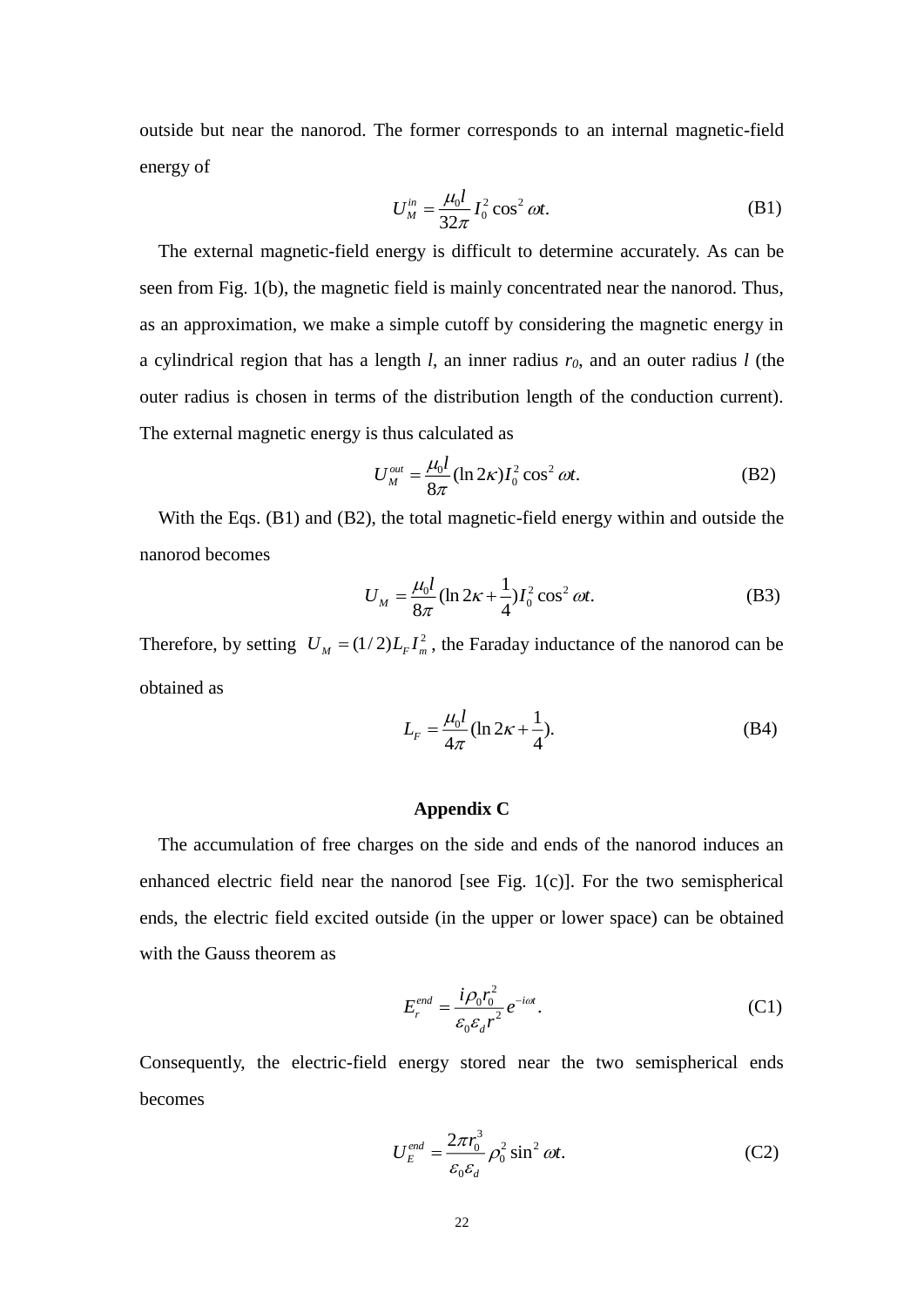In the middle cylindrical region ( $r \ge r_0$ ;  $-0.5l + r_0 \le z \le 0.5l - r_0$ ), the electric field is governed by the surface charges distributed on the side of nanorod. Following the surface charge distribution [see Eq. (2)], one may suppose that the radial component of electric field has a similar format:

$$
E_r^{side} = A_0 \sin(\pi z / l) e^{-i\omega t},\tag{C3}
$$

where  $A_0$  is a coefficient to be determined. By using the Gauss theorem around the nanorod, the coefficient is written as  $A_0 = i \rho_0 r_0 / \varepsilon_0 \varepsilon_d r$ . Considering that the surface charge density and radial electric field grow from 0 to maximum when *z* increases from 0 to  $\pm l/2$ , we also make a cutoff in the calculation of electric-field energy (i.e., the range of  $r$  is chosen approximately from  $r<sub>0</sub>$  to  $l/2$ ). Therefore, the electric-field energy associated with the free charges on the side of nanorod is

$$
U_E^{\text{side}} = \frac{\pi r_0^3}{\varepsilon_0 \varepsilon_d} (\kappa - 2)(\ln \kappa) \rho_0^2 \sin^2 \omega t. \tag{C4}
$$

 Besides the above electric-field energy of the isolated free charges, there is an interaction between the positive and negative free charges on the nanorod, thus corresponding to a negative electric potential energy. This interaction energy can be counted simply by using the potential energy of a pair of positive and negative point charges ( $\pm Q$ ) separated by a distance  $\Delta z = 2l / \pi$ , i.e.,  $U_F^p = -(\text{Re } Q)^2$  $U_E^P = -(\text{Re } Q)^2 / (4\pi \varepsilon_0 \varepsilon_d \Delta z)$ . With the use of Eq. (4), we obtain

$$
U_E^p = -\frac{\kappa r_0^3}{\varepsilon_0 \varepsilon_d} \rho_0^2 \sin^2 \omega t. \tag{C5}
$$

According to the above results [Eqs. (C2), (C4), and (C5)], the total electric energy stored in the plasmonic system can be calculated as

$$
U_E = \frac{(2\pi - \kappa) + \pi(\kappa - 2)\ln \kappa}{8\varepsilon_0 \varepsilon_d \kappa l} Q_0^2 \sin^2 \omega t.
$$
 (C6)

By setting  $U_E = Q_m^2 / 2C$  (where  $Q_m = Q_0 \sin \omega t$ ), the capacitance is determined as

$$
C = \frac{4\varepsilon_0 \varepsilon_d \kappa l}{(2\pi - \kappa) + \pi(\kappa - 2)\ln \kappa}.
$$
 (C7)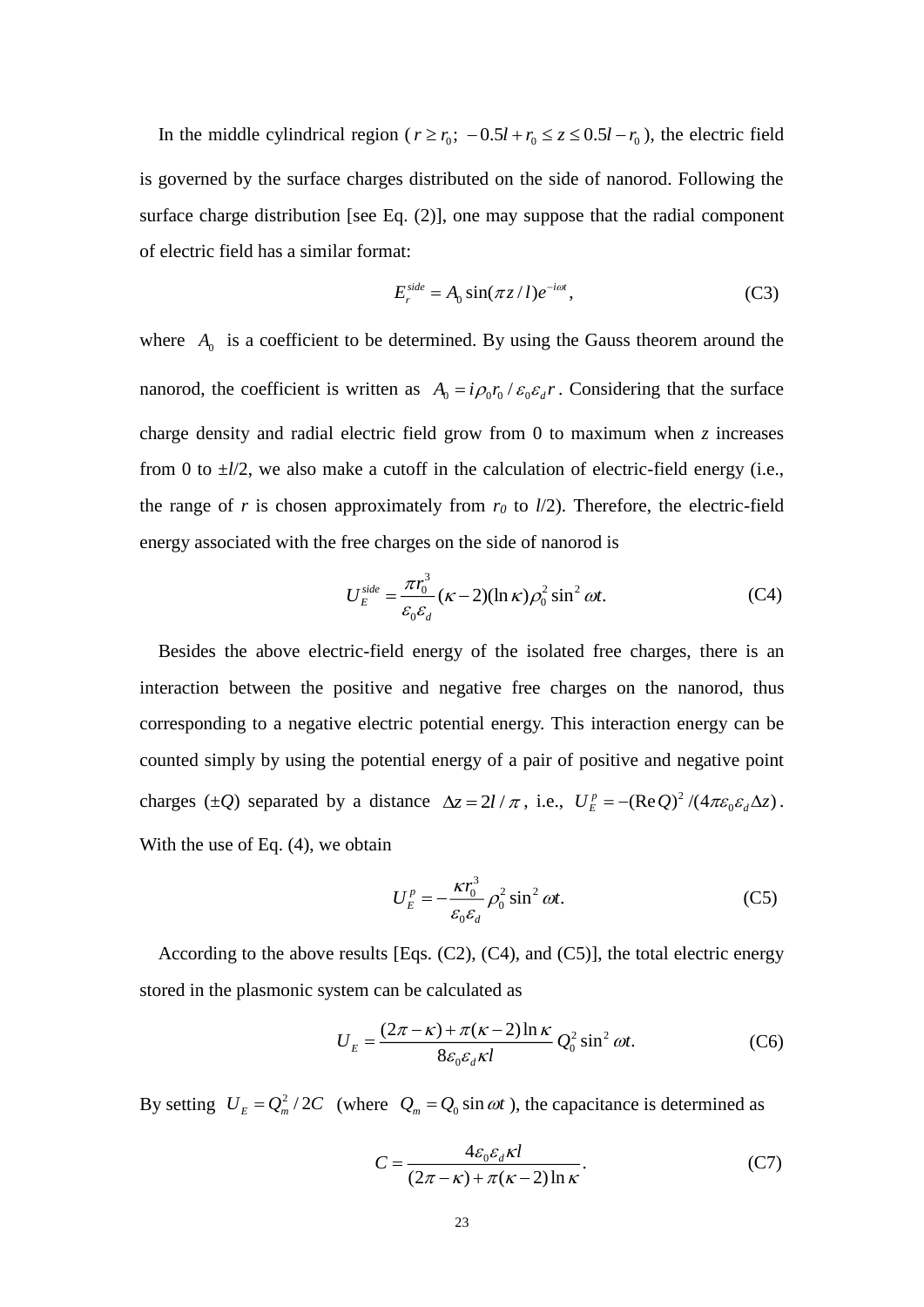# **References**

- [1] E. Ozbay, Plasmonics: Merging Photonics and Electronics at Nanoscale Dimensions. Science 311, 189 (2006).
- [2] C. Genet and T.W. Ebbesen, Light in tiny holes. Nature 445, 39 (2007).
- [3] W. Chen, H. Hu, W. Jiang, Y. Xu, S. Zhang, and H. Xu, Ultrasensitive nanosensors based on localized surface plasmon resonances: From theory to applications. Chin. Phys. B 27, 107403 (2018).
- [4] N. Felidj, J. Aubard, G. Levi, J. R. Krenn, A. Hohenau, G. Schider, A. Leitner, F. R. Aussenegg, Optimized Surface-Enhanced Raman Scattering on Gold Nanoparticle Arrays. Appl. Phys. Lett. 82, 3095 (2003).
- [5] R. Antoine, P. F. Brevet, H. H. Girault, D. Bethell, D. J. Schiffrin, Surface Plasmon Enhanced Non-Linear Optical Response of Gold Nanoparticles at the Air/Toluene Interface. Chem. Commun. 19, 1901 (1997).
- [6] D. J. de Aberasturi, A. B. Serrano-Montes, and L. M. Liz-Marzán, Modern Applications of Plasmonic Nanoparticles: From Energy to Health. Adv. Opt. Mater. 3, 602 (2015).
- [7] P. Zijlstra, J. W. M. Chon, M. Gu, Five-dimensional optical recording mediated by surface plasmons in gold nanorods. Nature 459, 410 (2009).
- [8] L. A. Sweatlock, S. A. Maier, and H. A. Atwater, J. J. Penninkhof, A. Polman, Highly confined electromagnetic fields in arrays of strongly coupled Ag nanoparticles. Phys. Rev. B 71, 235408 (2005).
- [9] C. P. Huang, X. G. Yin, L. B. Kong, and Y. Y. Zhu, Interactions of nanorod particles in the strong coupling regime. J. Phys. Chem. C 114, 21123 (2010).
- [10] T. Kosako, Y. Kadoya, [H. F. Hofmann,](https://xueshu.baidu.com/s?wd=author%3A%28Holger%20F.%20Hofmann%29%20Graduate%20School%20of%20Advanced%20Sciences%20of%20Matter&tn=SE_baiduxueshu_c1gjeupa&ie=utf-8&sc_f_para=sc_hilight%3Dperson) Directional control of light by a nano-optical Yagi-Uda antenna, Nat. Photonics 4, 312 (2010).
- [11] N. Yu, P. Genevet, M. A. Kats, F. Aieta, J.P. Tetienne, F. Capasso, Z. Gaburro, Light Propagation with Phase Discontinuities: Generalized Laws of Reflection and Refraction. Science 334, 333 (2011).
- [12] F. Qin, L. Ding, L. Zhang, F. Monticone, C. C. Chum, J. Deng, S. Mei, Y. Li, J. Teng, M. Hong, S. Zhang, A. Alù, C.W. Qiu, Hybrid bilayer plasmonic metasurface efficiently manipulates visible light. Sci. Adv. 2, e1501168 (2016).
- [13] J. Zhang, M. ElKabbash, R. Wei, S. C. Singh, B. Lam and C. Guo, Plasmonic metasurfaces with 42.3% transmission efficiency in the visible. Light: Science  $\&$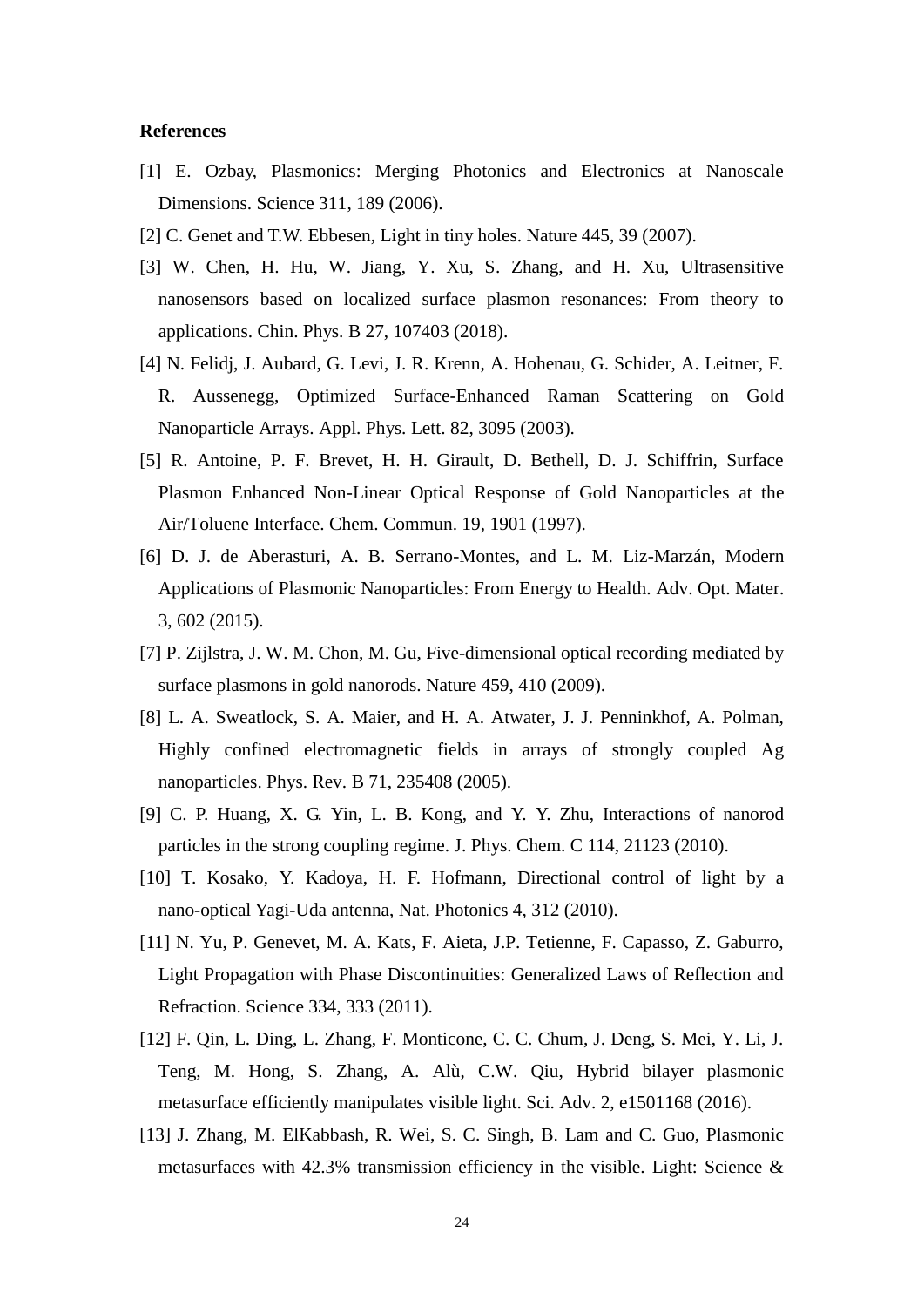Applications 8, 53 ( 2019).

- [14] C.P. Huang, X.G. Yin, Q.J. Wang, H. Huang, and Y.Y. Zhu, Long-wavelength optical properties of a plasmonic crystal. Phys. Rev. Lett. 104, 016402 (2010).
- [15] D. J. Park, C. Zhang, J. C. Ku, Y. Zhou, G. C. Schatz, C. A. Mirkin, Plasmonic photonic crystals realized through DNA-programmable assembly. Proceedings of the National Academy of Sciences of the United States of America 112, 977 (2015).
- [16] N. S. Mueller, Y. Okamura, B. G. M. Vieira, S. Juergensen, H. Lange, E. B. Barros, F. Schulz, S. Reich, Deep strong light-matter coupling in plasmonic nanoparticle crystals. Nature 583, 780 (2020).
- [17] C. F. Bohren and D. R. Huffman, *Absorption and Scattering of Light by Small Particles* (Wiley, New York, 1983).
- [18] Y.Y. Yu, S.S. Chang, C.L. Lee, and C. R. C. Wang, Gold Nanorods: Electrochemical Synthesis and Optical Properties. J. Phys. Chem. B 101, 6661 (1997).
- [19] S. Link, M. B. Mohamed, and M. A. El-Sayed, Simulation of the Optical Absorption Spectra of Gold Nanorods as a Function of Their Aspect Ratio and the Effect of the Medium Dielectric Constant. J. Phys. Chem. B 103*,* 3073 (1999).
- [20] E. S. Kooij and B. Poelsema, Shape and size effects in the optical properties of metallic nanorods. Phys. Chem. Chem. Phys. 8, 3349 (2006).
- [21] H. Kuwata, H. Tamaru, K. Esumi, K. Miyano, Resonant light scattering from metal nanoparticles: Practical analysis beyond Rayleigh approximation, Appl. Phys. Lett. 83, 4625 (2003).
- [22] S. W. Prescott and P. Mulvaney, Gold nanorod extinction spectra. J. Appl. Phys. 99, 123504 (2006).
- [23] L. Novotny, EffectiveWavelength Scaling for Optical Antennas. Phys. Rev. Lett. 98, 266802 (2007).
- [24] C.P. Huang, X.G. Yin, H. Huang, and Y.Y. Zhu, Study of plasmon resonance in a gold nanorod with an LC circuit model. Opt. Express 17, 6407 (2009).
- [25] E. Yablonovitch suggested using a more suitable model rather than the two-disk one to calculate the capacitance of nanorod (private communication, 2010).
- [26] N. Engheta, A. Salandrino, and A. Alu, Circuit Elements at Optical Frequencies: Nanoinductors, Nanocapacitors, and Nanoresistors. Phys. Rev. Lett. 95, 095504 (2005).